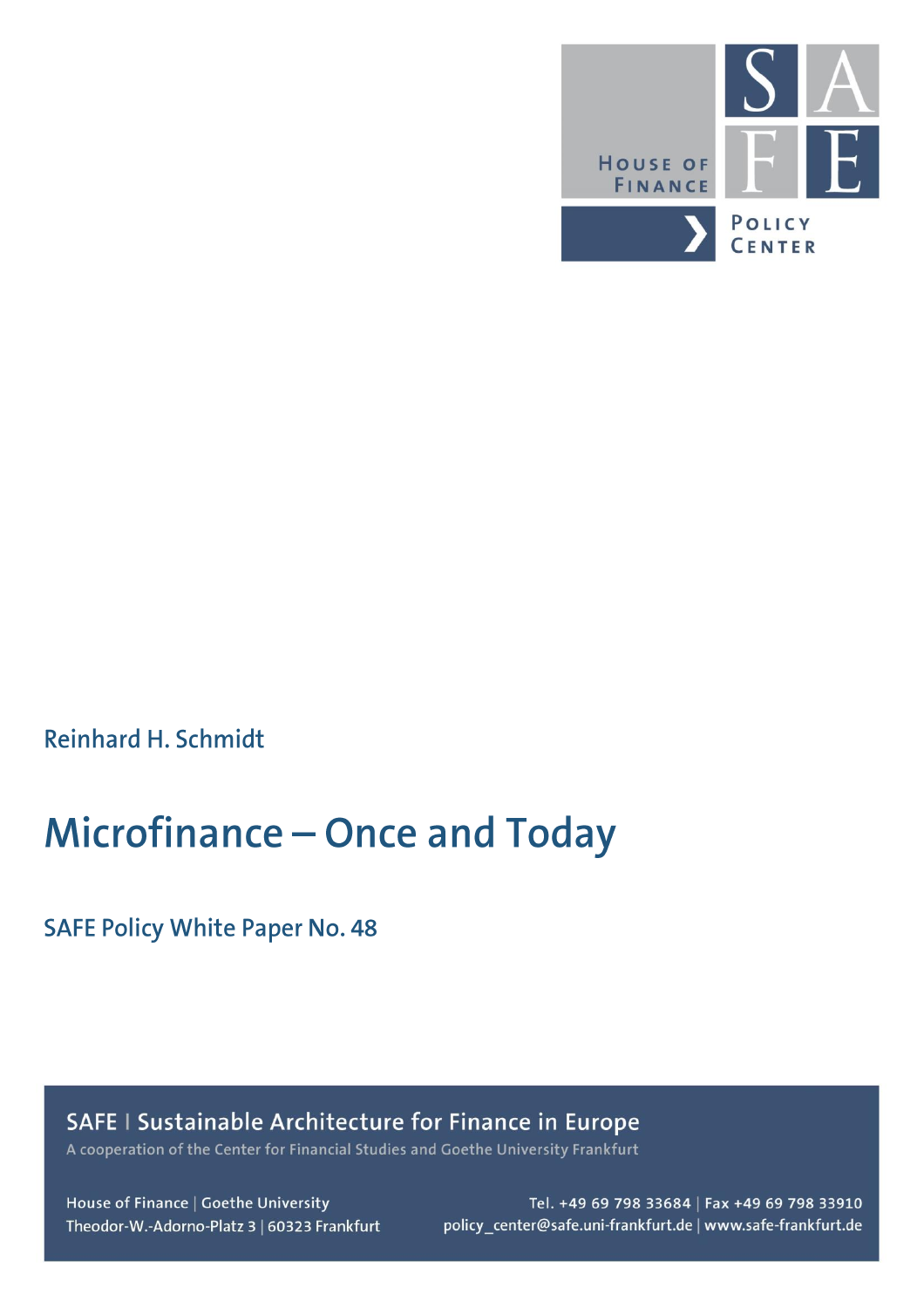## **Microfinance – Once and Today<sup>1</sup>**

*Reinhard H. Schmidt\*\**

## August 10, 2017

#### Abstract

*The German savings and cooperative banks of the 19th century were precursors of modern microfinance. They provided access to financial services for the majority of the German population, which was formerly excluded from bank funding. Furthermore, they did this at low costs for themselves and affordable prices for their clients. By creating networks of financially viable and stable financial*  institutions covering the entire country, they contributed significantly to building a sound and *"inclusive" financial infrastructure in Germany. A look back at the history of German savings and cooperative banks and combining these experiences with the lessons learned from modern microfinance can guide current policy and be valuable for present and future models of microfinance business.*

Since a few years, the government of the People's Republic of China tries to curb the massive migration from rural to metropolitan areas. Evidently, this requires improving the living and working conditions in the remote and rural areas, which in turn presupposes a strengthening of the supply of financial services outside of the metropolitan areas. To achieve this objective, the Chinese government has recently decided to make government support to microfinance an essential part of its regional policy.

In this context, I was invited to Beijing about two years ago to talk to bankers and policy makers about international as well as German experiences in the field of microfinance. I was happy to accept the invitation because, generally speaking, I hold a very positive view on microfinance and I am convinced that learning from the experiences of other countries almost always makes sense. In Beijing, I was

 $\overline{a}$ 

<sup>&</sup>lt;sup>1</sup> SAFE policy papers represent the authors' personal opinions and do not necessarily reflect the views of the Research Center SAFE or its staff.

This article is based on the recent book "From Microfinance to Inclusive Banking: Why Local Banking Works" by Hans-Dieter Seibel, Paul Thomes and the present author. I am extremely grateful to my coauthors for the opportunity to use our joint work for this publication. However, I bear sole responsibility for the present text, which picks out certain aspects from our book, which I find particularly interesting for a general readership. The use of references in this text is intentionally parsimonious; since many more references can be found in our book.

<sup>\*\*</sup>Prof. Dr. Dr. h.c. Reinhard H. Schmidt, Research Center SAFE and Goethe University Frankfurt.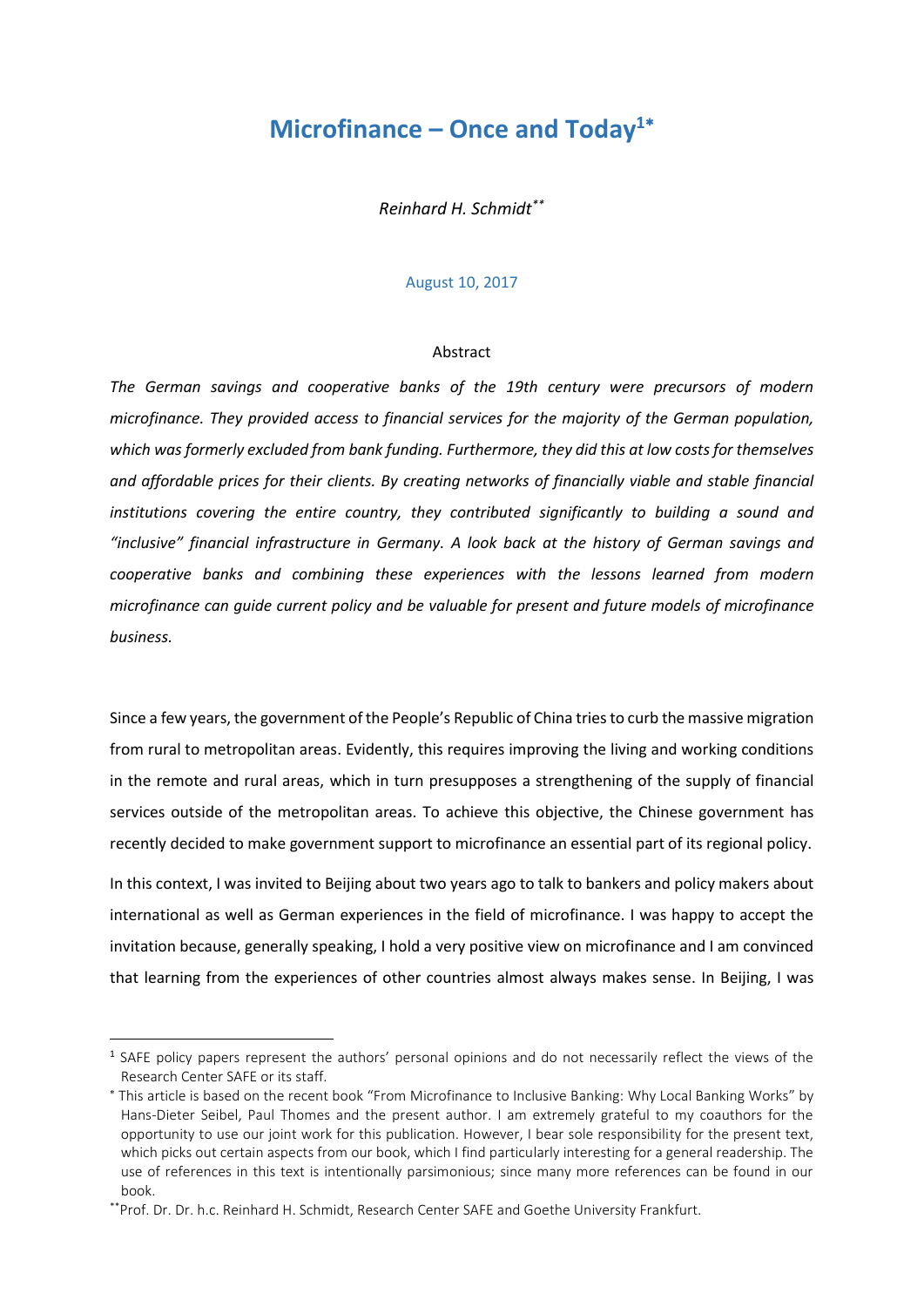informed that the Chinese government had just started to introduce and support a type of microfinance institutions that was considered new to the country. These novel institutions were supposed to specialize in a dual sense: First, they should only grant small loans and not take deposits. Second, they ought to only offer their loans to really poor people and really small businesses and not to the general population in their respective region of operation. By creating this new type of highly specialized institutions, China intends to replicate the example of countries like Bangladesh considered to be world leaders in microfinance.

What I had to say about microfinance in general was well received in Beijing. My message, based on early German and more recent international experience, was that microfinance and more generally inclusive local banking is not too difficult to implement and, if done properly, can have substantial positive effects, not least in remote parts of a country.

However, my hosts were much less happy with what I had to say about microfinance institutions that are specialized in a dual sense as explained above. On this account, my message was that dual specialization is not a recipe for success in microfinance. Indeed, all microfinance institutions, which are considered successful, have chosen a different strategy. Even though most of them had started to operate as dually specialized institutions, which either only give out small loans or only take deposits and only serve really poor clients, they soon altered their business models. They all changed their strategy to become true financial intermediaries, which grant loans and also mobilize clients' deposits, as well as "inclusive" local banks, that is, banks serving a more broadly defined local clientele.

That this reorientation makes sense is an unambiguous lesson learned from the history of the savings banks and cooperative banks in Germany in the  $19<sup>th</sup>$  century<sup>2</sup> as well as from the recent history of modern microfinance, which came into existence about fifty years ago.<sup>3</sup> These two accounts and their striking parallels are the topic of this article. It starts by discussing the emergence of local banking in Germany and shows that the early German savings and cooperative banks were indeed forerunners of modern microfinance, and then turns to an account of modern microfinance. In my conclusion, I will briefly discuss whether and in what sense the early German savings and cooperative banks can be regarded as a model for today's microfinance institutions. As the current debate in China shows, looking at financial history offers interesting and policy-relevant lessons.

1

 $<sup>2</sup>$  The relevant parts in our book are due to P. Thomes and contain extensive references.</sup>

<sup>&</sup>lt;sup>3</sup> The relevant parts in our book are due to H.-H. Seibel and the present author.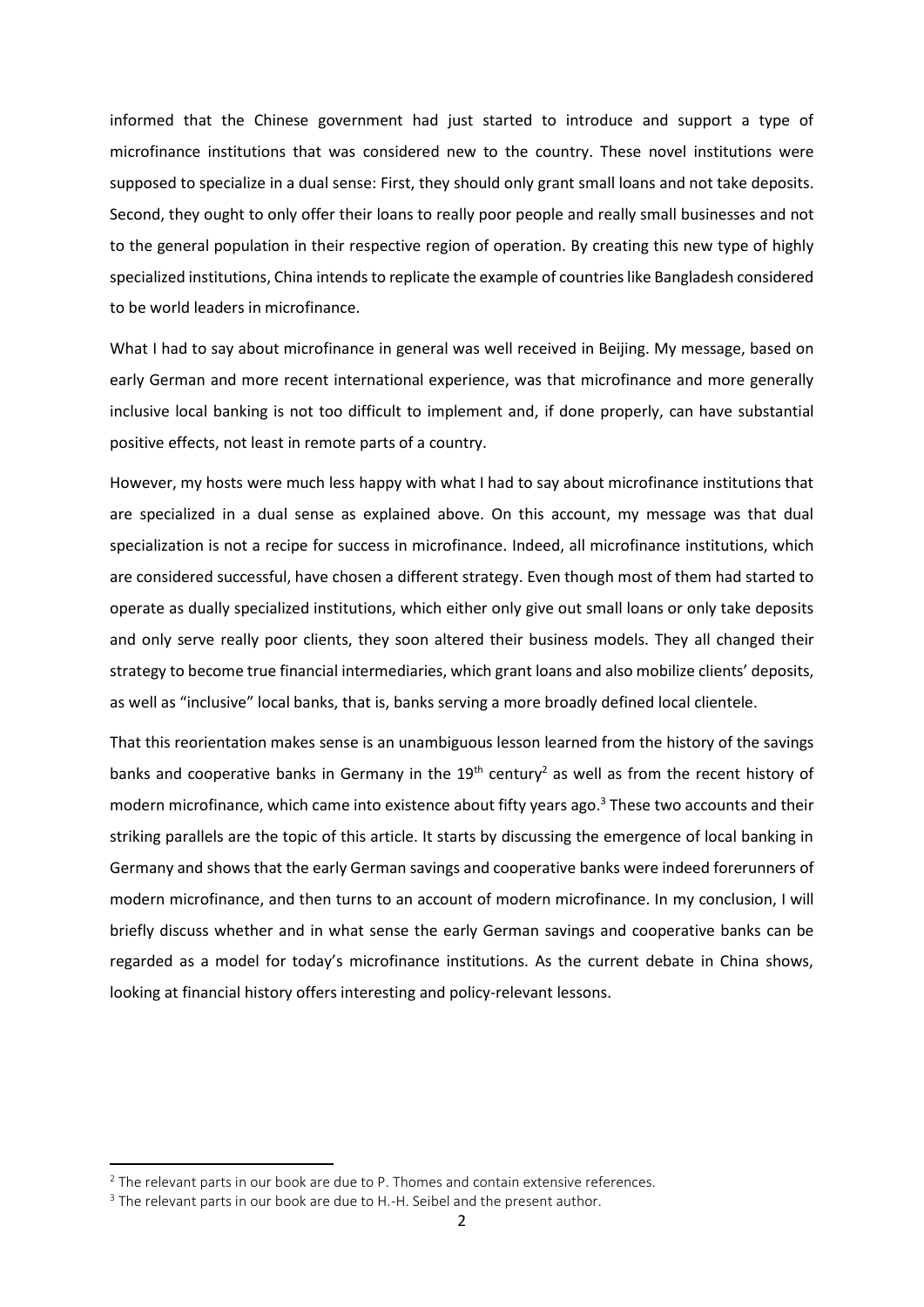## **1. Microfinance in Germany in the 19th century**

## **1.1. The economic and political background**

The economic, social and political situation in Germany in the early years of the 19th century and again towards the middle of the 19th century was largely similar to that in most developing countries at the time between 1970 and 1980 when modern microfinance was first implemented by Muhammad Yunus and some other microfinance pioneers in different parts of the world. Of course, there already existed some banks, but they were neither willing nor able to offer financial services to "normal" people, let alone poor people and small and very small businesses. In the case of Germany in the 19th century, banks' clients were the ruling nobility; some established enterprises and selected wealthy private citizens. Finance for the general population did simply not exist, and funding for poor people and small businesses in agriculture, trade or handicraft could only be obtained from moneylenders and, of course, friends and family.

The political and structural economic changes brought about by the early beginnings of industrialization, and again 50 years later during its rapid expansion, entailed deep uncertainty and sheer misery for many poor people. Last but not least, there was political change and as a complement a lot of uncertainty. Far-sighted reformers and innovators recognized that it was indispensable to prevent or counteract impoverishment, increasing uncertainty and political radicalization of large parts of the population in order to render these promising changes successful. This foresight prepared the grounds for something new to emerge. Among the innovations at the beginning as well as in the middle of the 19th century were new types of financial institutions that served the "lower classes", which had so far not had access to formal financial institutions and their services.

## **1.2. The early German savings banks**

The first German savings banks were created around the turn from the 18<sup>th</sup> to the 19<sup>th</sup> century. At that, time change seemed necessary and imminent. Europe was uprooted not only by the new political ideas emerging in the French Revolution of 1789 and the economic, political and institutional innovations introduced under Napoleon but also by the excesses of the post-revolutionary turmoil in France and the wars that originated from that country. It was also the time of the Prussian Reform Movement, a series of constitutional, administrative, social and economic reforms, also known as the Stein-Hardenberg reforms. Hence, it seemed that the old agrarian and feudalistic social structure and even the old political regime might soon disappear.

The first savings bank was founded in 1786 in the small residential town of Oldenburg. Only a few years later, cities such as Hamburg, Berlin and Frankfurt copied this first example. As far as their legal and institutional form is concerned, they were what is now called "non-governmental organizations"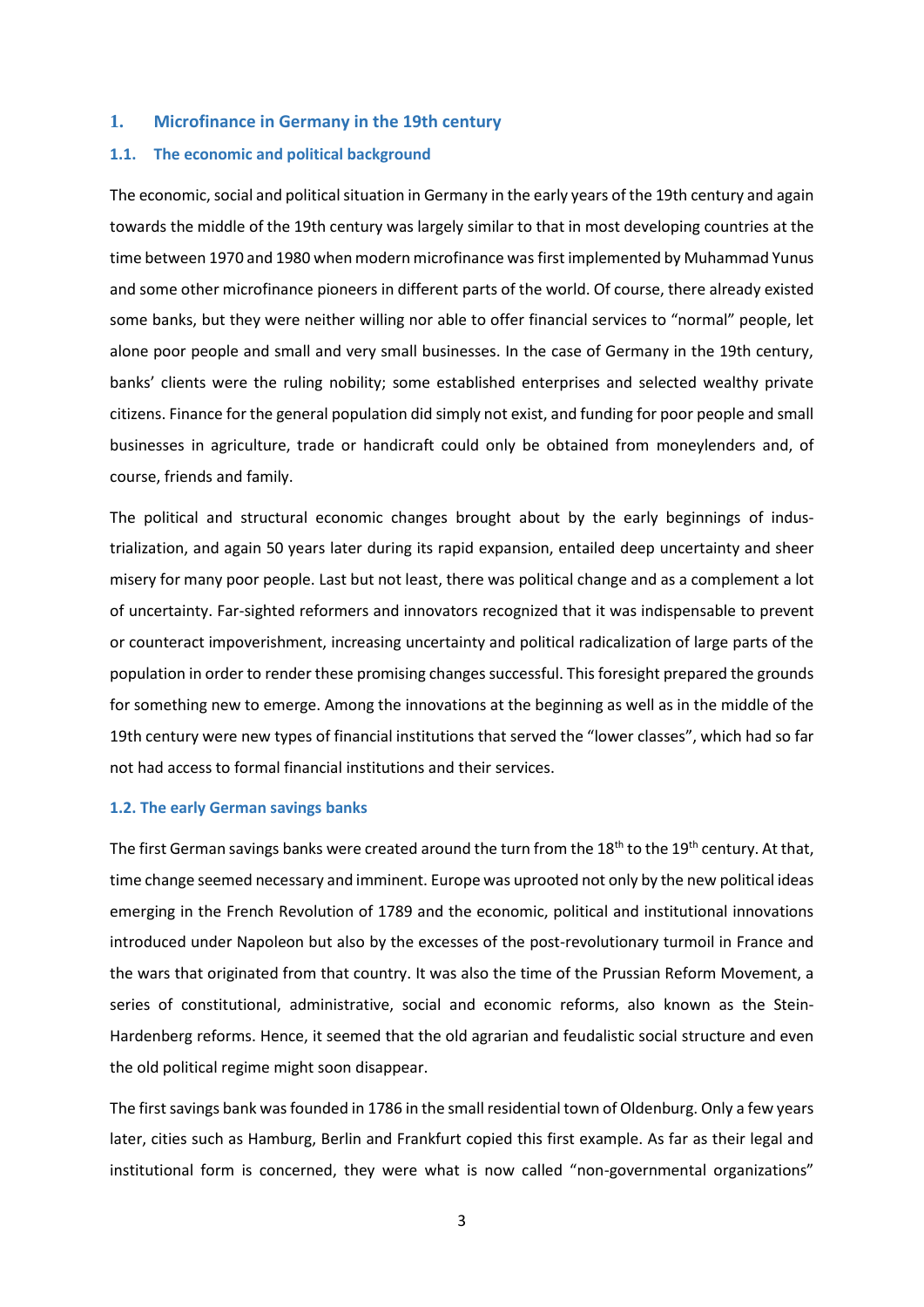(NGOs), that is, they were set up by politically far-sighted and benevolent citizens as foundations or associations with the intentions of helping poor people such as house maids, day laborers and – in the case of Hamburg – sailors and other poor people living at the margins of society. These people should be offered opportunities and given some incentives to save money, be it for a later wedding or to tie them over hard times of sickness or unemployment. In addition, the target clients were supposed to develop a sense of thriftiness. Enabling and encouraging savings was the first role of these novel financial institutions, and savings mobilization has until today remained one of their core businesses. Hence the name savings bank. There was no intention of making a profit from doing business with poor people. Instead, social support and public education were on top of the agenda of this emerging type of financial institutions.

The legal-institutional form of private non-profit organizations was rather soon replaced by that of a community-based or municipal savings bank. The first bank of this new type was created in the city of Göttingen in 1814. In the course of the 19<sup>th</sup> century, this model has been replicated in almost all German cities, small and large. For more than 100 years, municipal savings banks were simply a part of the general municipal administration, just like the administration of public parks and local hospitals. They only became somewhat independent or autonomous after the great financial and economic crisis of 1929 to 1932, when they were turned into public-law institutions whose operations are supported and overseen by the respective city or county in which they operate.

It is instructive to look in some detail at how the business model of the German savings banks changed over time. Already in the first half of the 19<sup>th</sup> century, the scope of operations was substantially widened and thereby altered in a fundamental way. Initially savings banks had been set up with the mandate to merely support poor people and educate them to set aside a penny for a rainy day; thus they had been specialized in the dual sense as explained above. However, very soon their mandate and, as a consequence, their operations and clientele were broadened. They were assigned the additional roles of building a stock of capital that could be used locally and of granting loans to the entire local community, including local business.

This development went hand in hand with a professionalization of the staff. More than anything else, these two interrelated developments were the main factors that made the savings banks as a group grow and thrive. By the end of the century, they had become the largest German banking group in terms of assets, clients and branches. Until today, serving their respective region and its economy and the entire population is the overarching purpose of savings banks. Being profitable as a business establishment is of course necessary as a precondition for being able to fulfill their main mandate. Thus, profitability is in a certain sense also an objective, but at least in principle, one that ranks second behind the mandate to support people and region.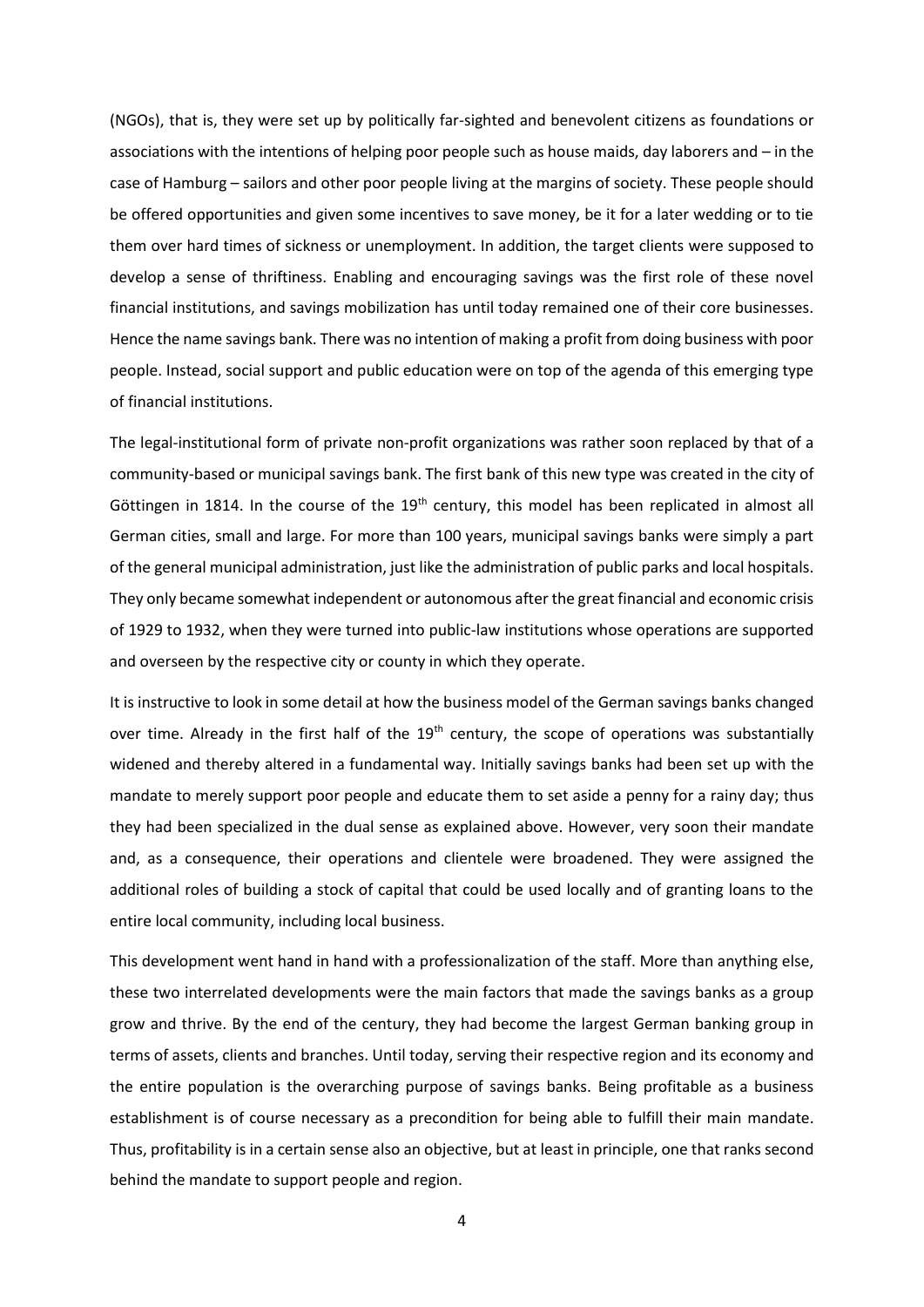#### **1.3. The early German cooperative financial institutions**

The first cooperative financial institutions emerged half a century later than the first savings banks. This was once more a time of hardship and political turmoil. In 1847, the last great famine had occurred in Germany, and this may have contributed to the political movement and unrest of 1848 that aspired to create a democracy, which unfortunately failed however.

In the early years of cooperative banking, there were two, or rather three, separate networks of financial cooperatives: first the rural cooperatives, which were later named Raiffeisenbanken to honor their founding father Friedrich Wilhelm Raiffeisen, second the more urban oriented cooperatives founded by Hermann Schulze-Delitzsch, most of which have been called Volksbanken (people's banks) until today, and third a network of rural cooperatives created by Wilhelm Haas, which for some time played a strong role in central Germany and later merged with the Raiffeisen network.

Of course, they all have shared the legal form of a cooperative, which combines features of a corporation with those of a club or association. Formally, the clients, who are called members, are the owners of a cooperative. However, the ownership rights of those members are relatively weak. The so-called "democratic principle" postulates that each member has only one vote in the regular members' meetings. This one-person one-vote rule makes it impossible to accumulate votes. Therefore, it is extremely difficult for the owners to control the cooperative bank's management. However, there are also important positive effects of this legal feature. Moreover, the fact that every cooperative must be a member of an association, which has a powerful auditing department with farreaching competences largely, compensates for the deficiencies of owner control.<sup>4</sup>

Like all cooperatives, financial cooperatives have by law and statutes the dual mandate to support the business undertakings of their members and to be successful as institutions. Thus, much like the savings banks, they can and indeed should make a profit in order to survive and prosper as institutions, but they are expected not to maximize their profit since this would be inconsistent with their task of supporting their members.

Often cooperative banks and their spokespersons create the impression that the early financial cooperatives were self-help organizations of the poor. In a historical perspective, this is not correct. Much like the early savings banks, they have been created to serve and help poor people and formally, these people even owned the banks. However, in most cases it were not the poor people themselves

<sup>4</sup> The most important positive effects are that it makes it very difficult for individuals to accumulate votes and determine the policy of a financial cooperative in a way that would increase its riskiness and might endanger the very existence of the institution, and increase the profitability in ways that would imply various forms of discrimination of socially weaker members and would thus be incompatible with the original mandate of a cooperative to counteract discrimination. For an extended discussion of the pros and cons of the unconventional legal structure of a financial cooperative, see Kotz and Schmidt (2016).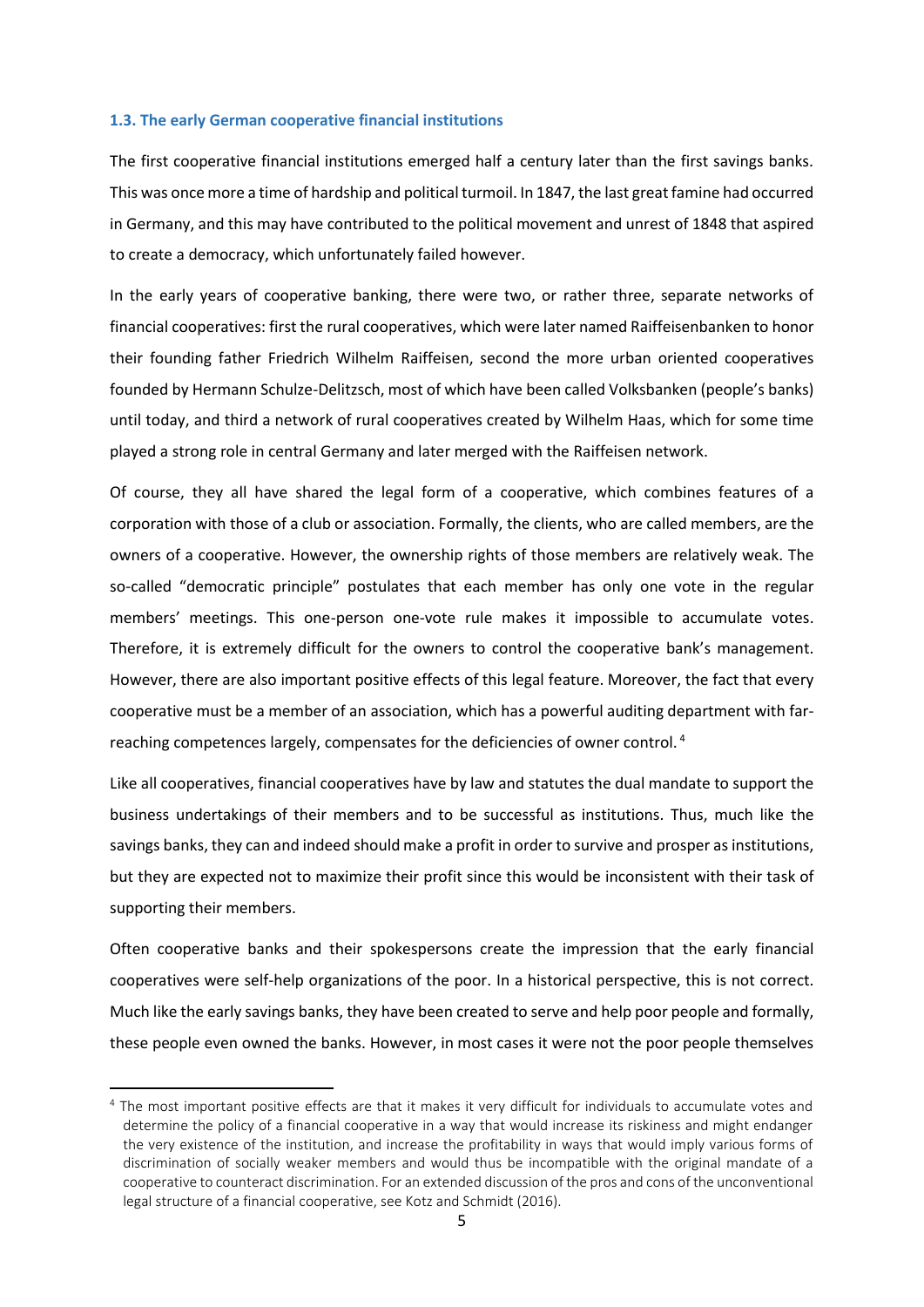who set up the cooperatives but rather more educated and even wealthy but socially minded citizens who did not belong to the intended group of beneficiaries of the institutions they created. This does not only apply to Raiffeisen and Schulze-Delitzsch, the founding fathers, who were a high-ranking public administrator and a politician, respectively, but also to innumerable local dignitaries like village doctors, teachers or preachers or more wealthy and better educated farmers including some staff members of private banks. They took the initiative to found a savings and loan cooperative in their village or town and often kept on serving this institution in the capacities of board members, auditors or trainers for a long time.

In their early years, the German cooperatives were specialized in a dual sense: They served only poor farmers or craftsmen and petty traders, and only granted small loans – as has now been planned in China. The funding was provided by charitable institutions or well-intentioned local dignitaries. Very soon, it turned out that these funds were not sufficient to meet the credit demand of the members. Therefore, the cooperatives soon started to also mobilize savings from their members once they learned that the members do have at least some savings, and used them to lend the money to other members who needed a loan and were regarded as credit-worthy. Moreover, they also opened up to a more general local clientele. Thus, in an even shorter span of time they undertook a similar strategic reorientation as the somewhat older savings banks had done a few years earlier.

Again largely in the same way as the savings banks, the German cooperative banks experienced stunning growth and success in the second half of the 19<sup>th</sup> century. At the end of the century, almost 10,000 cooperative banks were operating throughout the country, and their number almost doubled again until the beginning of the First World War. By that time, the number of members had grown to 5 million and their assets to 5 billion Mark, which was almost as much as the assets of the savings banks and more than those of the so-called big banks like Deutsche Bank and Dresdner Bank founded as jointstock companies around 1870.

## **1.4. Common features and success factors**

There is no doubt that the German savings and cooperative banks of the  $19<sup>th</sup>$  century were indeed precursors of modern microfinance. After all, they provided access to formal financial services for the overwhelming majority of the German population, which formerly not had this access. Furthermore, they did this at low costs for the institutions and affordable prices for their clients. Moreover, by creating networks of financially viable and stable financial institutions covering the entire country they contributed significantly to building a sound and "inclusive" financial infrastructure in Germany.<sup>5</sup> The

<sup>&</sup>lt;sup>5</sup> See Chapter II and especially pages 163-182 of our book.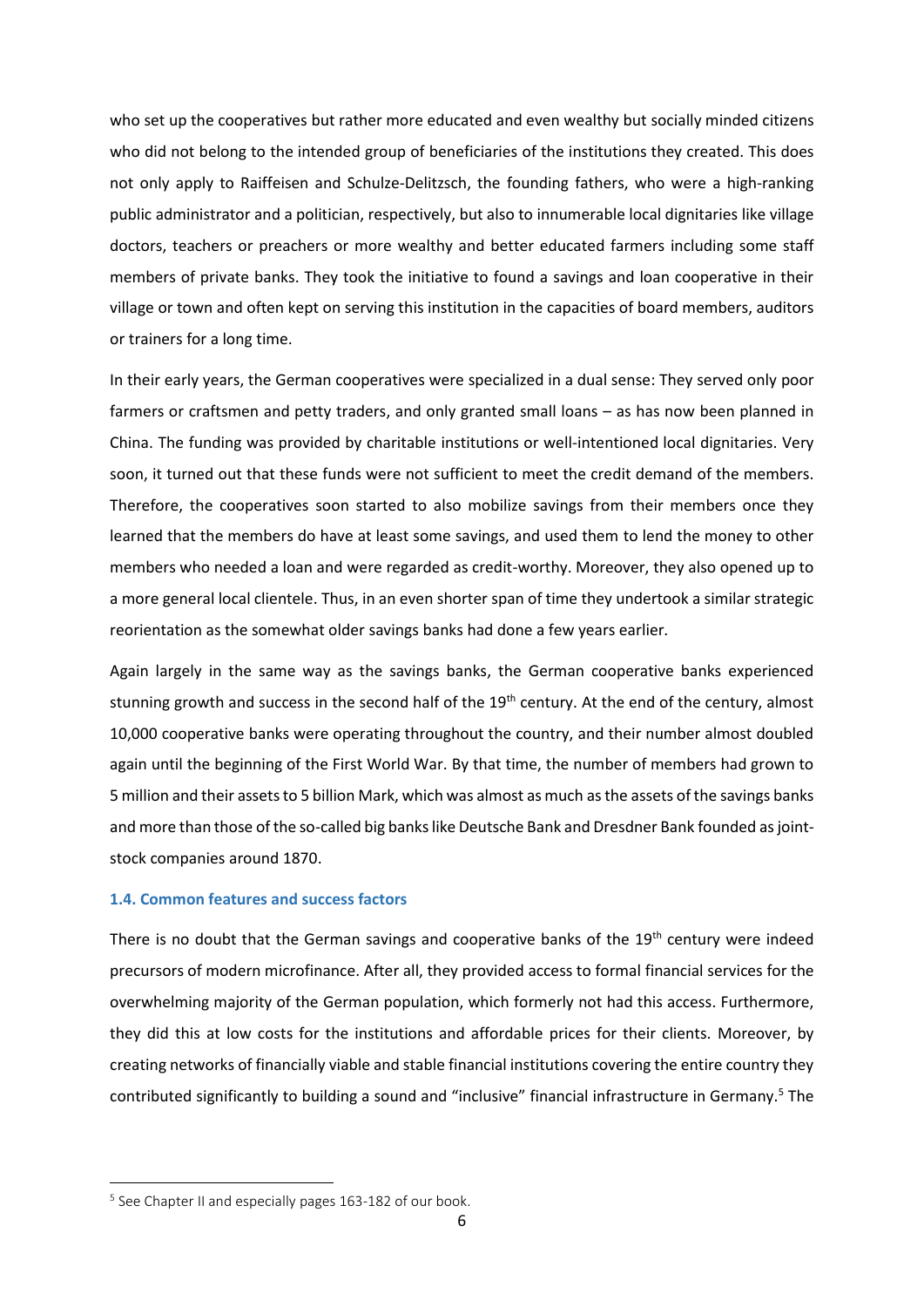development of the two groups of locally focused banks in Germany paved the way to what is known today as the German Three-Pillar banking system and still exists today.<sup>6</sup>

In a broader perspective, one has to acknowledge that through their own success the savings and cooperative banks have cushioned large parts of the population from harsh consequences of the fundamental and rapid structural transformation of Germany from an agrarian and feudalistic to a modern industrial society in the course of the 19<sup>th</sup> century. Thereby, they enabled a transformation with relatively limited frictions.

One important factor behind the success of both groups of "popular" banks was their lasting focus on local markets and their mandates to support their respective regions and their members/clients. Another one was their flexibility in terms of institutional structures, strategies and business models. As already emphasized above, both banking groups have rather quickly learned that providing only one kind of service and only addressing a narrowly defined group of clients does not constitute a viable and socially relevant business model.

Combining the mobilization of savings and the provision of loans – and adding simple payment transfer functions to this - is in the interest of both the banks' clients and the local banks. Clients typically do not only want one opportunity that allows them either to save or to borrow money, but rather both services, and they desire to get them from one institution they are familiar with. On the other hand, combining different services helps small local banks to expand the scale of operations, makes them more efficient and enhances their stability. Last but not least, offering both deposit and credit facilitates the assessment of borrowers and reduces credit risk.

Addressing a broader segment of the local population was an equally important strategic move. It helped to increase the scale of operations and to stabilize the banks' revenue base. Higher institutional stability in turn also contributes to reducing credit risk since there are always some borrowers who would consider not repaying a loan as agreed if they had reasons to expect that the lending institution might soon collapse.

Without these changes, the two groups of banks would most likely have remained fringe players and not become genuine financial intermediaries and the kind of truly inclusive financial institutions which they already were at the end of the  $19<sup>th</sup>$  century.

Of course, there are also some other reasons that can explain their success. I want to only briefly mention the most important ones. The savings banks and the cooperative banks were, and still are today, closely anchored in their respective local communities, economies and societies. They were, and still are today, organized and structured as institutions in a way that permits maintaining a balance

<sup>&</sup>lt;sup>6</sup> See Schmidt, Bülbül and Schüwer (2013) for details.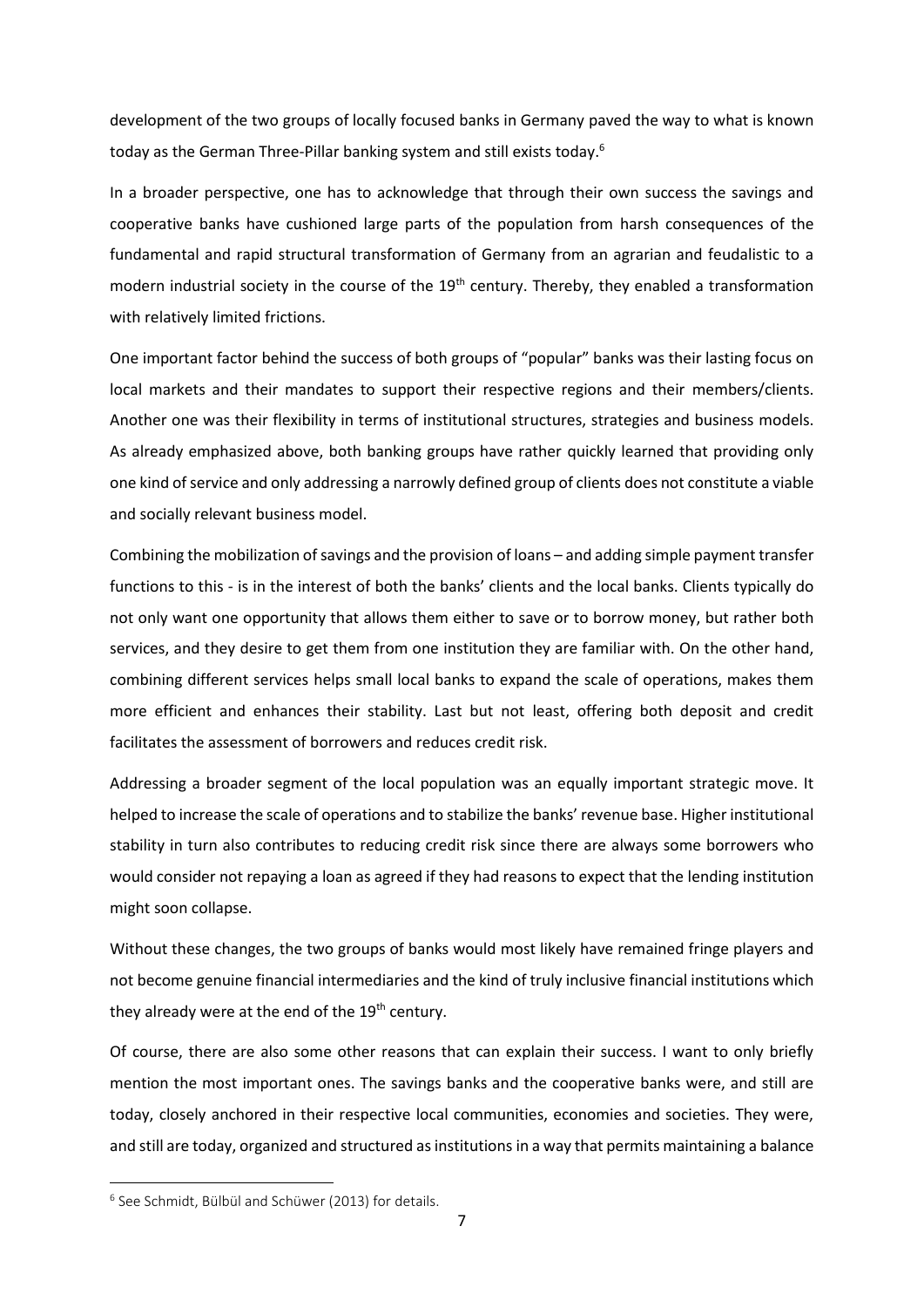between the objectives of being stable institutions and supporting the clients they are supposed to serve. They were early on, and still are today, embedded in dense networks of financial and nonfinancial institutions. The German term for these networks is "Verbünde", a term and phenomenon for which no equivalent exists in the English language and in English-speaking countries, respectively. It is also worth mentioning that from quite early on - and especially in Prussia - the local banks benefitted from a favorable and stable legal, regulatory and supervisory framework<sup>7</sup> that seems to have prevented, or at least limited the danger of fraud and other negative events, and still left enough room for the banks and their networks to experiment, learn and adjust to changing needs and circumstances. Finally, it was certainly beneficial for them that policy offered security and refrained from appropriating the money of the ordinary people and their financial institutions, or from abusing these institutions for political purposes, as it happened again and again in many other countries where it seriously damaged the prospects of popular banks.<sup>8</sup>

## **2. Modern microfinance**

## **2.1. Background and origins**

**.** 

What I am here calling "modern microfinance" came into existence in the 1970s, also a time of change and unrest. The Vietnam War was just coming to an end, decolonization in Africa had just started, and globalization was gaining momentum. Given these events, many people in developing as well as in industrial countries doubted whether the combination of Western-style democracy and an economic system based on markets, private property and private initiative would really be the best economic and political system for all people, cultures and countries. It was once more a time to fight marginalization, impoverishment and political dissent or, in other words, to win the minds and hearts of people.

Since the 1950s, that is already before microfinance began, Western countries have supported developing countries by means of development finance activities. These activities consisted in largescale transfers of foreign funding to government-owned development banks in recipient countries. The banks were supposed to make these funds available to large industrial or infrastructure projects enabling them to buy machinery and other investment goods in the Western donor countries. Thus, in essence, it consisted in the transfer of real capital, as opposed to financial capital. The underlying idea behind this former development aid strategy was that it would also boost the general development in

 $7$  The first savings bank regulation was issued in Prussia in 1838, and the first law on cooperatives in 1868. In 1889, and thus after the founding of the then new German Reich in 1871, this Prussian law was transformed into a general German law.

 $8$  In our book, the political abuse of cooperatives in India is presented as an extended case study, pages 215-221.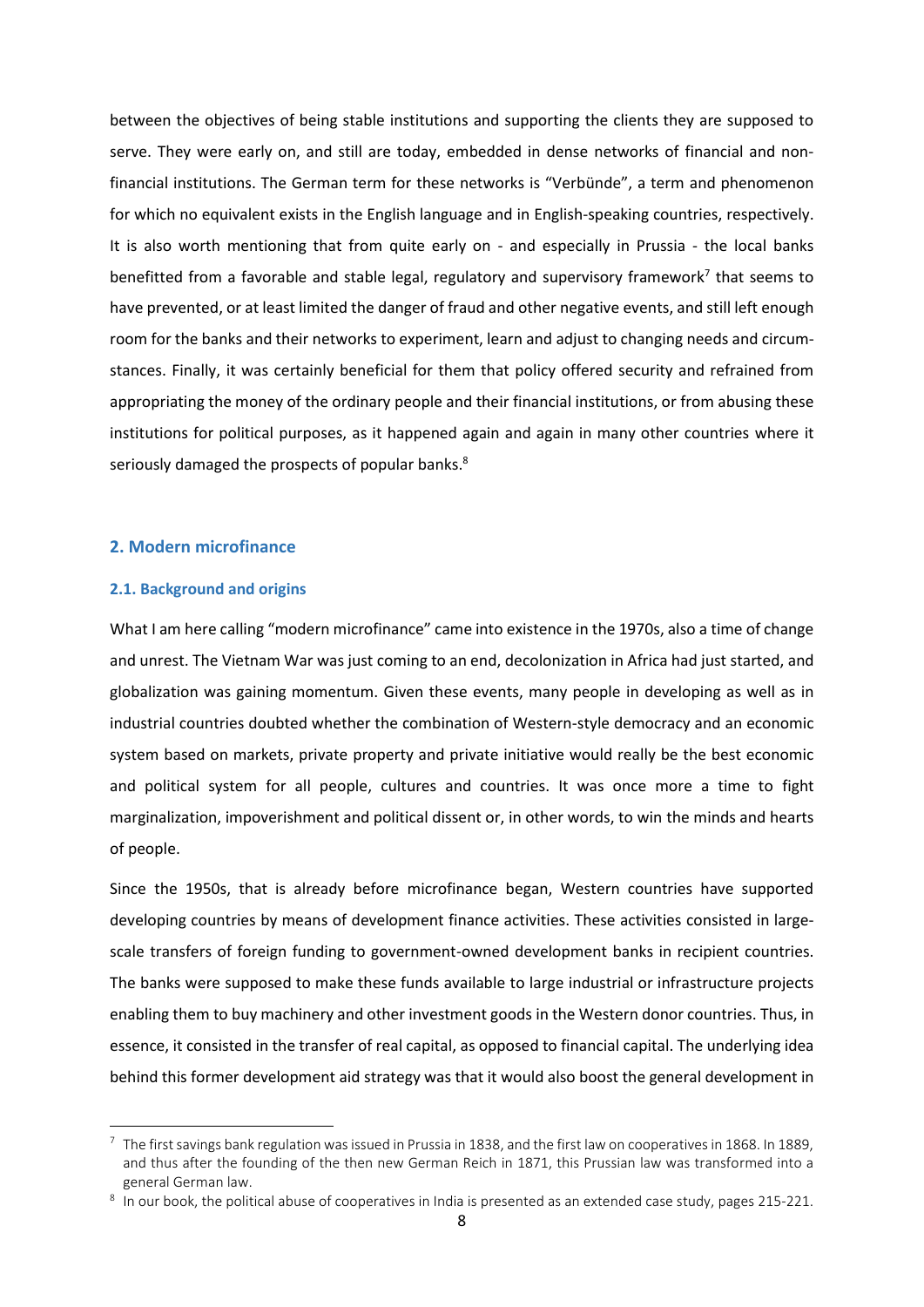the host countries and thus "trickle down" to the general population. However, in most countries the intended trickle-down effect did not materialize. Instead, it only strengthened the trend towards the establishment of a dualistic economy, which made the richer people richer and the poorer ones even poorer.

In the economic and ideological context of the 1970s, this negative effect of the then dominant type of development finance was politically not acceptable anymore. As a consequence, Robert McNamara, then president of the World Bank, declared the "end of trickle down" in a famous and influential speech in Nairobi in September 1973 and ushered in a complete turn-around of development finance policy: No longer should large projects and the limited number of people associated with these projects be the main beneficiaries of development aid. Instead henceforth the large number of "simple people" should receive funding in the form of small and very small loans. Only those financial institutions that were close to them and able to reach them should serve as conduits for funding. But as before, the source of these funds should still be Western donor countries. This was the kick-off for modern microfinance.

Those banks that existed and operated in developing countries by that time neither were suited to serve as channels for small and microbusiness financing nor were they interested in taking over a role in this new policy, particularly since in most countries central banks or finance ministries had imposed rather rigid interest rate caps. As a consequence, literally thousands of new very small organizations were identified or even created – again with substantial amounts of aid money – throughout the developing world, which were not in any formal sense banks. Many of them were associated with church organizations or international welfare institutions. In line with the spirit of the time, the foreign development volunteers working in these non-bank institutions were full of good intentions and highly motivated to benefit the poor. However, they rarely knew much about how to lend money in such a way that it would eventually be repaid, and which kind of support poor people including the so-called micro-entrepreneurs really want and need.

## **2.2. From good intentions to good institutions**

In spite of all good intentions, this new one-sidedly poverty-oriented development finance policy of the 1970s and 1980s employing non-banks as conduits for the distribution of donor funds to the real addressees of aid could not claim to be successful. The reason was simple: it was highly inefficient and simply much too costly. Many of the presumed distributors of microloans had annual costs for administration and loan losses that came close to the outstanding volume of their loans. Even the most abundant donor funds were not sufficient to fill in the funding gaps of the new institutions. Eventually,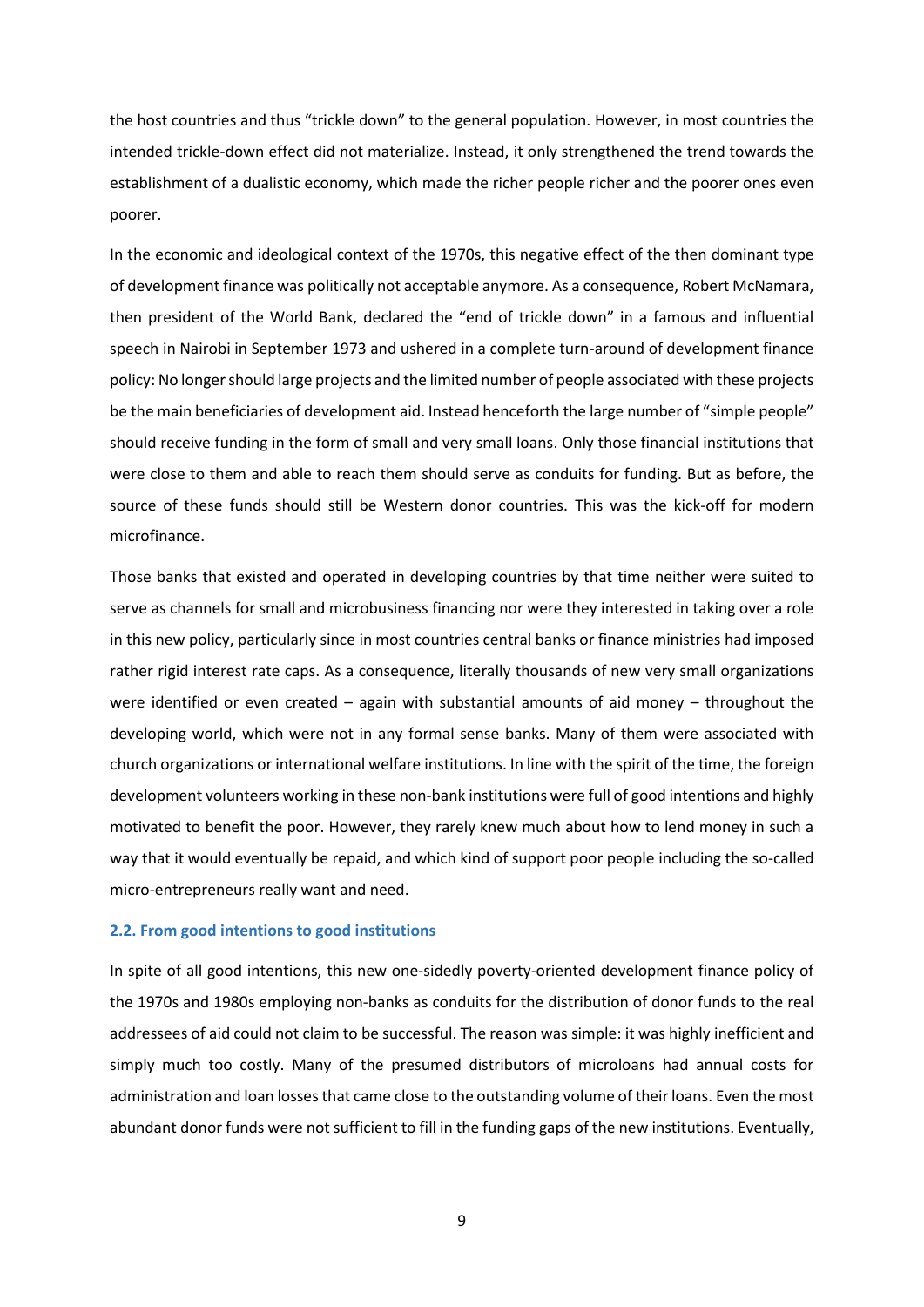most of the newly created or newly appointed credit-distributor institutions disappeared as fast as they had appeared only a few years earlier.<sup>9</sup>

Development and finance experts had of course soon recognized this weakness of the new donor policy. Microfinance in this style could not meet the expectations placed in it if it was so costly. Neither could it reach a significant number of those people who would seek to get a microloan for their investment projects worthy of support, nor could any appreciable impact be expected because of the small volume of funds that could be lent out through these channels. To be fair, one has to acknowledge that many of the new microfinance institutions achieved what government-related development institutions had rarely achieved in the years before: they got in touch with the intended beneficiaries, the potential borrowers from the lower classes. Some of them even succeeded in getting back a sizeable fraction of the loans they had extended. However, having an impact on social and economic conditions presupposes operations of at least some scale as well as "sustainable" microfinance institutions, which can cover their costs, do not depend on a permanent stream of subsidies for their continuing existence and possibly even make a moderate profit. If they achieved this ambitious objective they would be classified as "sustainable" microfinance institutions, and this status would enable them to borrow money on commercial terms from national or international sources and finally to also take deposits from their clients. Tapping these funding sources would allow a microfinance institution to stay in business and offer its servicesto its intended clients for a long time and on a much larger scale and thereby also have a sizeable social and developmental impact.

The term "commercial approach" captures exactly this idea: As much as any other business enterprise a microfinance institution should be designed, managed and also supported in such a way that it can cover all of its operating costs and pass on the full costs of its operations to its clients without charging its borrowers more than they can afford to pay, and paying a sufficiently high interest rate on deposits to make formal savings attractive for depositors.<sup>10</sup> Of course, becoming sustainable also requires a prudent cost management in line with social expectations. Advocates of the commercial approach argued that all of this could be done without abandoning the social and developmental aspirations that had always been a hallmark of microfinance. And indeed, already in the mid-1990s, they could

<sup>9</sup> The exception to this rule and thus one of the few non-bank microfinance institutions created in the 1970s that survived and even became the world's best-known microfinance institution is the Grameen Bank.

 $10$  Both the concept and the term "commercial approach" have been propagated, if not even invented, by ACCIÓN, a US-based microfinance support organization. One of ACCIÒN's landmark publications is Otero and Rhyne (1994). Other microfinance support organizations such as the Frankfurt-based IPC-GmbH also strongly supported this approach but used the label "institution building approach". In substance, the differences are negligible, and the difference in labels was, at that time, merely a marketing device for competing consulting firms.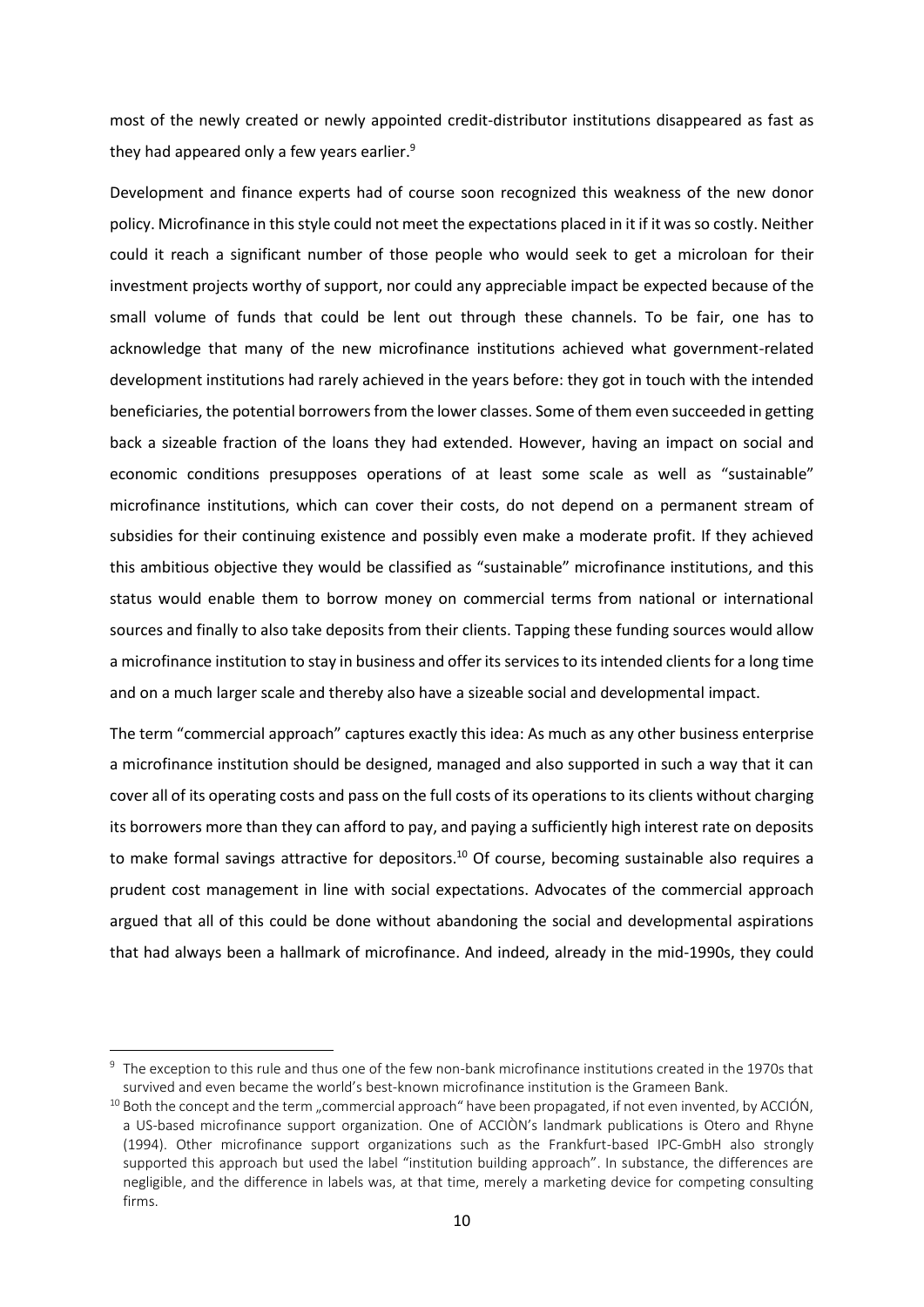point to some examples of microfinance institutions that had adopted the commercial approach and operated successfully.

Good microfinance institutions have grown rapidly. The growth alone lowered the unit costs of small loans considerably. Moreover, they changed their business model in terms of the services they offered to their clients. In order to keep costs low – and accountability high – they stopped offering several types of services to poor clients at the same time, as many development institutions had formerly done, and concentrated on financial services. They also standardized products, reorganized operations and even started to employ IT for their operations.

In a conversation with the author in 1994, J.D. Von Pischke, perhaps the most influential microfinance expert of the 1990s, expressed his vision that an interest rate of 20 percent should be sufficient for full cost coverage of a lending institution and would also be acceptable for the clients that take out small and very small loans with a short maturity. After all, these people would have to borrow money on the informal market at rates well above 100 percent if no microfinance institutions existed that are able to serve them. In 1994, the 20 percent mark seemed utopian, but only a few years later the leading microfinance institutions made Von Pischke's vision reality.

Another change was even more important than lowering costs and charging the borrowers costcovering interest rates. Microcredit institutions which cared about financial sustainability and social impact also started to collect deposits from the same clientele which they had formerly only considered as potential borrowers. This turned former credit distributors into financial intermediaries – once more exactly like the German savings and cooperative banks 150 and 100 years earlier.

In most countries, taking deposits requires a banking license. In order to get such a license, many microfinance institutions found it advisable or even simply necessary to give up the formerly prevailing legal form of an NGO – a foundation or an association – and adopted the legal form of a corporation. This was often not easy, and it was even more difficult to find suitable owners as shareholders who would feel responsible for assuring that the institution would over the long term remain committed to the dual objective of having a social and developmental impact and of being stable and able to survive as an institution.

It may have been due to the spirit of the time to think that obtaining a bank license would only be possible with the legal form of a corporation under a private law regime and even that this legal form would be simply better than any other one, or it may reflect the expectations of those responsible for granting a license that permitted taking client deposits. However, a proof that the corporate form is necessary or even simply better has never been provided. It did not appear to be necessary at that time.

11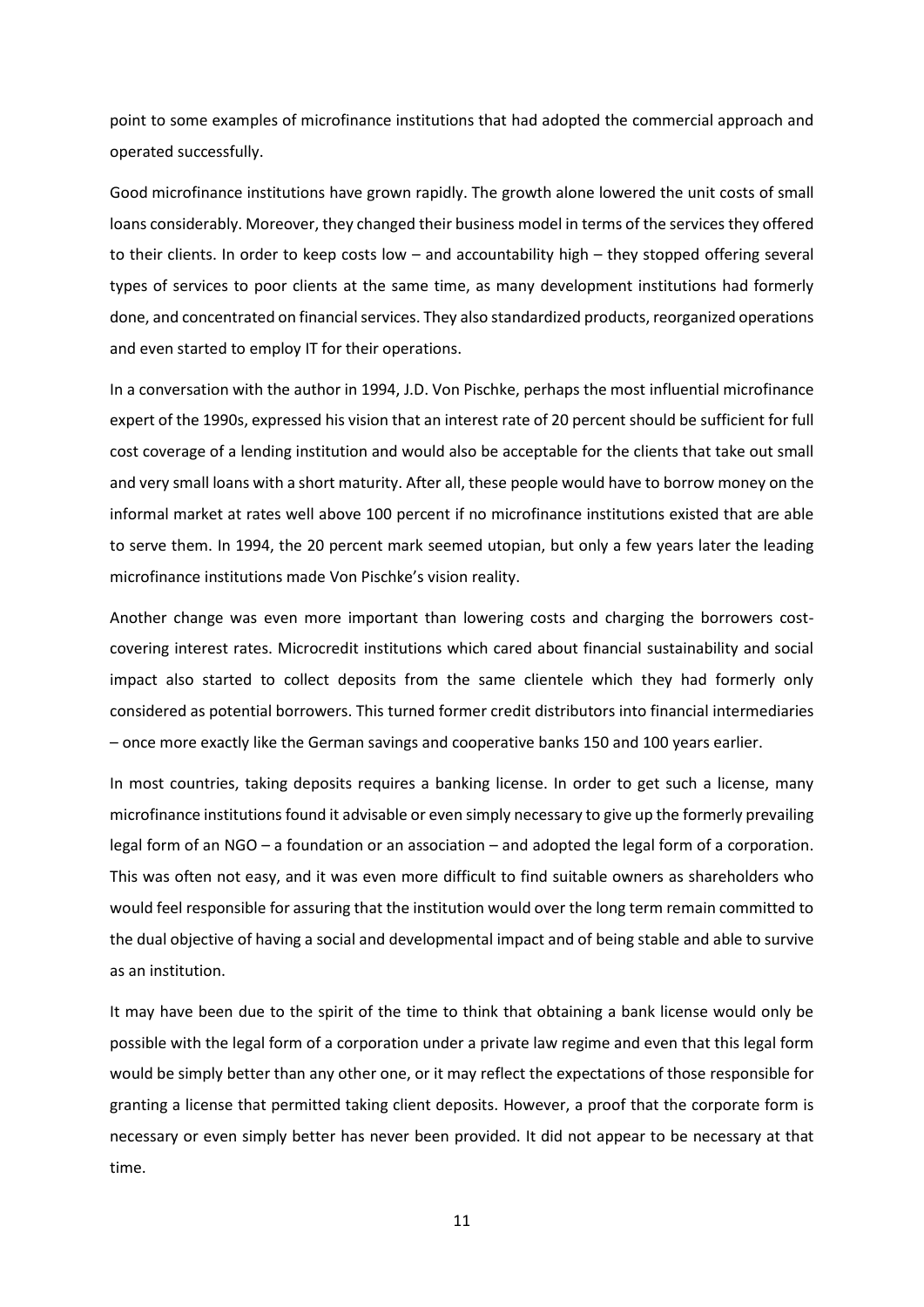## **2.3. The hype and a Noble Peace Price for microfinance**

Initially it was a relatively small group of institutions, which demonstrated to the expert community that the commercial approach to microfinance could work and achieve even more of the aspired impact than the older more welfare, and poverty oriented approach.<sup>11</sup> The older approach had one spokesman and one leading example: Muhammad Yunus and the Grameen Bank, which he had founded and led for a long time. In spite of Yunus' reputation and his great influence among politicians and journalists, the commercial approach soon won many followers among microfinance practitioners and in the relevant academic community. They accepted that microfinance could work better and even be moderately profitable. However, apparently none of them expected the possible profits to be more than just merely moderate.

The new view started to prevail around the turn of the century. As a consequence, the number of microfinance institutions increased significantly and the loan portfolios of the best among them grew even faster. In the new millennium, microfinance became an essential part of the financial systems of many developing countries. 12

Moreover, its stunning growth made microfinance prominent in policy circles, with the media and even the general public. The wave of enthusiasm reached its peak in 2005/2006. The United Nations declared the year 2005 as "the year of microfinance", and in 2006 the Noble Peace Price was awarded to Muhammad Yunus as the "inventor" of (modern) microfinance and to the Grameen Bank he had once founded and had managed and represented for more than three decades. Experts like Karl Dieckmann from Deutsche Bank Research predicted an even stronger growth of microfinance in the following years as eventually occurred implying the recommendation to private investors to hop on the bandwagon and invest in successful microfinance institutions.<sup>13</sup>

## **2.4. Disenchantment and crisis**

It often happens that success harbors the seeds of failure. This was also the case with the kind of microfinance that follows the commercial approach. The word spread rapidly that microfinance is possible at a much larger scale and that it requires lower investments than it had been believed only a few years before and that, if done well, it can also be moderately successful in purely financial terms. This attracted new players to the playing field. Retrospectively, it seems that some of them may have overlooked the adjective "moderate" in front of the noun "profit" and only seen a high profit potential.

 $11$  The success cases of that era were mostly associated with the microfinance support organizations ACCIÒN and IPC mentioned in the last footnote. However, an even more successful "sustainable" microfinance institution is the Unit-DESA system of the Indonesian Bank BRI, which is also covered as an extended case study in our book.

 $12$  An excellent account of this branch of modern microfinance can be found in the highly readable book "Due Diligence" by David Roodman (2012).

<sup>&</sup>lt;sup>13</sup> See Dieckmann (2007).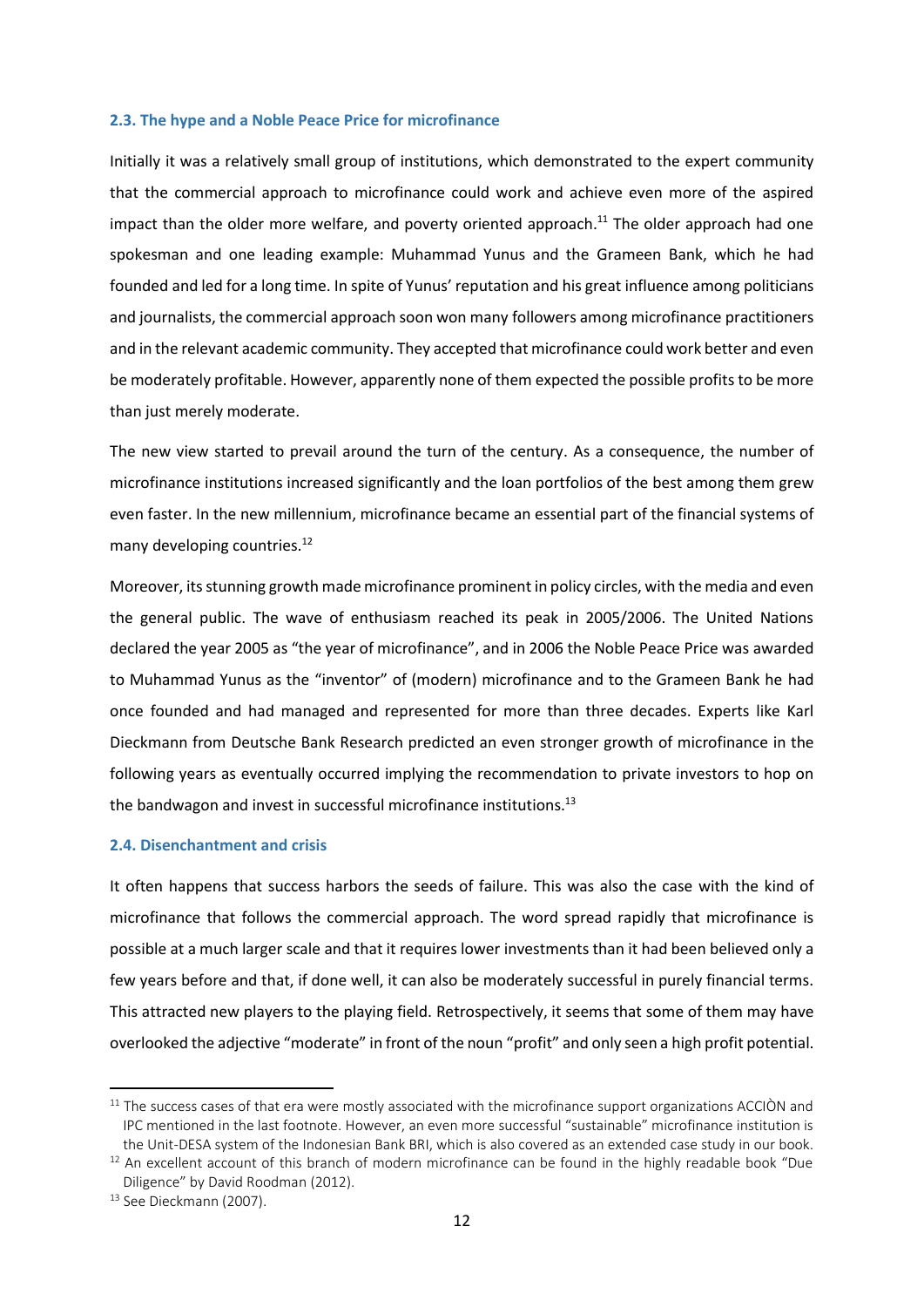Unfortunately, they acted in accordance with this perception and caused substantial damage to the formerly excellent reputation of microfinance.

Two highly problematic cases of ultra-commercial microfinance contributed greatly to the ensuing disenchantment: the initial public offerings (IPOs) of the Mexican microfinance institution Compartamos and its Indian peer SKS-Microfinance. Both institutions had once started to operate as socially motivated NGOs providing very small loans to poor people and were really successful in this field. Then, after a few years, they were transformed into corporations, expanded their respective loan portfolios dramatically, became financially very successful and finally undertook an IPO.<sup>14</sup>

In early 2006, the managers and owners took Compartamos public. A fraction of their shares was issued to private investors, and the shares were listed on the Mexican stock exchange. In financial terms, the IPO was a huge success. Based on the issue price, Compartamos, at that time still a microfinance institution of moderate size, had a total market value of USD 1.5 billion. The issue price was 12 times book value, and investors who had bought shares at the time of the conversion of Compartamos from an NGO to a corporation in 2000 had seen the value of their investment doubling from year to year for seven consecutive years.

The financial success of this IPO raised serious - and in my view legitimate - concerns of the followers of microfinance. However, it was not because of the mere fact that a microfinance institution was taken public, even with a fabulous profit for the early investors. What caused their concerns was the reason for the high issue price. In the case of Compartamos, the high issue price can be explained by the enormous profits in the years prior to the IPO, which, in turn, were due to the high interest rate Compartamos charged its borrowers: The interest rate on loans was in the range of 100 percent on an annual basis even after adjustment for inflation. Apparently, the investors expected that this policy of "usurious" interest rates would be maintained after the IPO – and this is exactly what happened.

The case of SKS was similar in many respects. SKS was taken public in the summer of 2010 and its market valuation at the issue price was also approximately USD 1.5 billion. As in the Compartamos case, there were good reasons to question the ethical and developmental merits of SKS. However, it was not because of the level of the interest rates but the growth rate of the loan portfolio and the way in which SKS implemented its lending policy. In the years preceding the IPO, the loan portfolio had grown by 70% per year on average, and as it seems investors expected this growth rate to be maintained. No organization can cope with such a high growth rate in the long term, at least not if it aspires to conduct its lending business in a responsible manner. This was indeed the problem with SKS. Loans were granted by lending agents without any consideration of borrowers' ability to repay – and,

1

<sup>&</sup>lt;sup>14</sup> The best critical account of the Compartamos IPO is Rosenberg (2007), and that of the SKS IPO is Chen et al. (2010).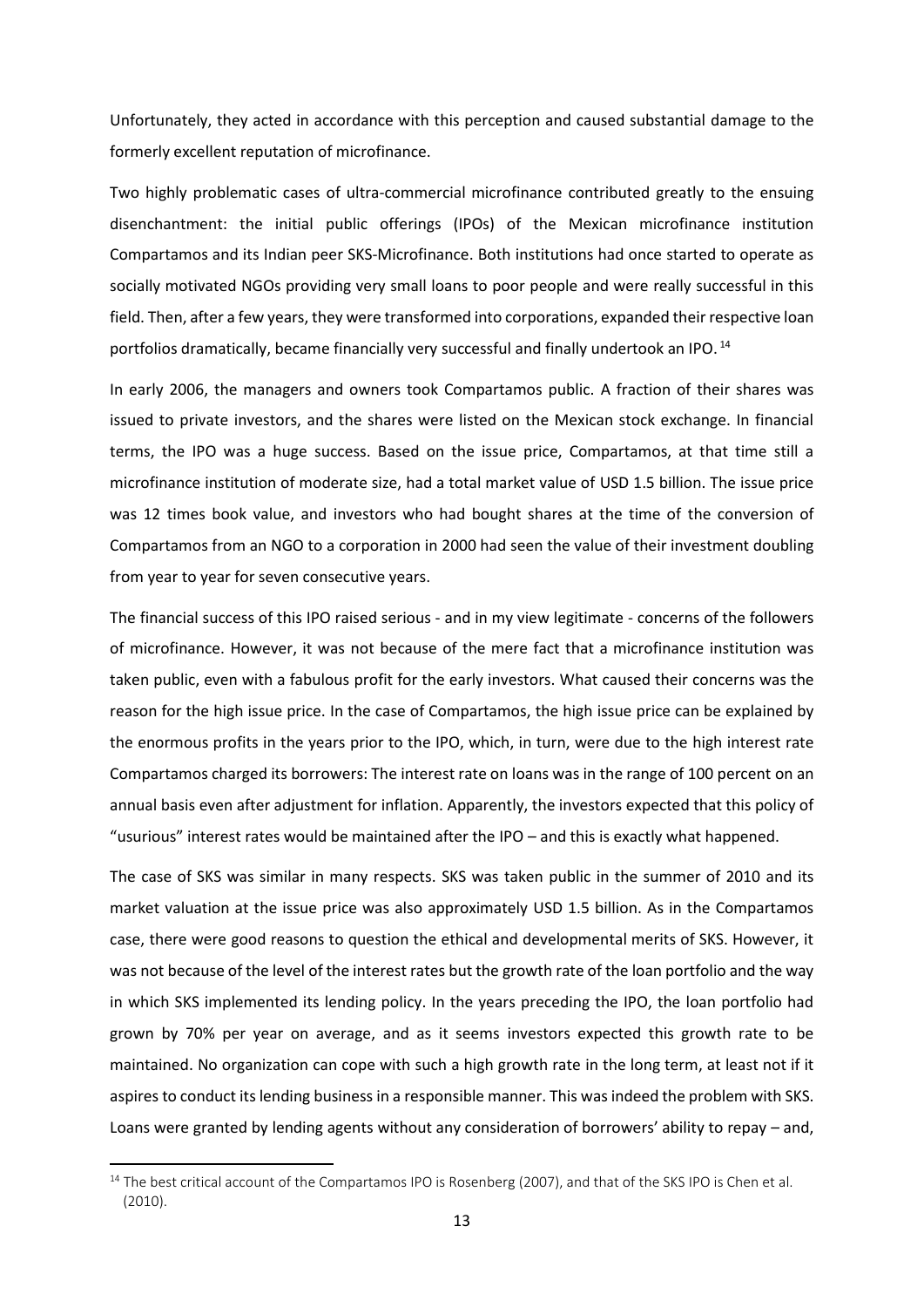in fact, many borrowers could not repay their loans. When delinquency rates started to shoot up, SKS implemented extremely harsh measures to enforce repayments. As Indian newspapers reported, some 50 borrowers committed suicide within a few weeks since they could not bear the repayment pressure any longer. These sad events were widely reported in the media, also in the developed countries, and led to a rapid and drastic reassessment of microfinance as a developmental tool.

The two controversial IPOs coincided with the publication of a series of academic studies that conformed to highest methodological standards and casted doubts on the effectiveness of microfinance as a tool to lift poor people out of extreme poverty, as it had been claimed by Yunus and many of his followers and whole-heartedly accepted by the general public.<sup>15</sup>

Other developments of the time around 2010 raised additional doubts about the merits of international support for microfinance. For space reasons, I will only briefly mention the most important ones. In the past years, the number of microcredit providers increased enormously in most developing and transition countries. As a consequence, the competition among them became fierce. This undermined the business model of modern microfinance because if there are many credit providers borrowers can easily switch from one to another one. A lower degree of dependence on one loan provider weakens the incentives of borrowers to repay their loans as contractually agreed. Moreover, they can draw a loan from one provider only to repay their debts with another one. As a result, the levels of indebtedness increase, borrowers suffer serious financial pressure and default rates for the lenders rise.<sup>16</sup>

In a widely read book, Hugh Sinclair (2012) vividly described some cases of mismanaged microfinance institutions and in a rather sweeping way questioned the moral integrity of the people running and supporting such institutions. In a series of publications another author, Milford Bateman (e.g. Bateman 2010) took issue with the concept of development underlying the common microfinance rhetoric, namely that creating a huge number of very small business undertakings is the best policy for economic development. One may indeed have some doubts whether it really constitutes an effective economic impulse if microloans make the number of rickshaws in Dakka, the capital of Bangladesh, increase from 10,000 to 20,000.

As a result of all this, shortly after the outbreak of the general financial crisis in 2008, there also emerged an additional microfinance crisis. The formerly excellent reputation of microfinance as the silver bullet of development policy was demolished and the former enthusiastic support for microfinance turned into general skepticism.

 $15$  A very competent and also readable summary and evaluation of this highly technical line of research is Chapter 6 of Roodman (2012).

<sup>&</sup>lt;sup>16</sup> For details see Roodman (2012), pages 252-259.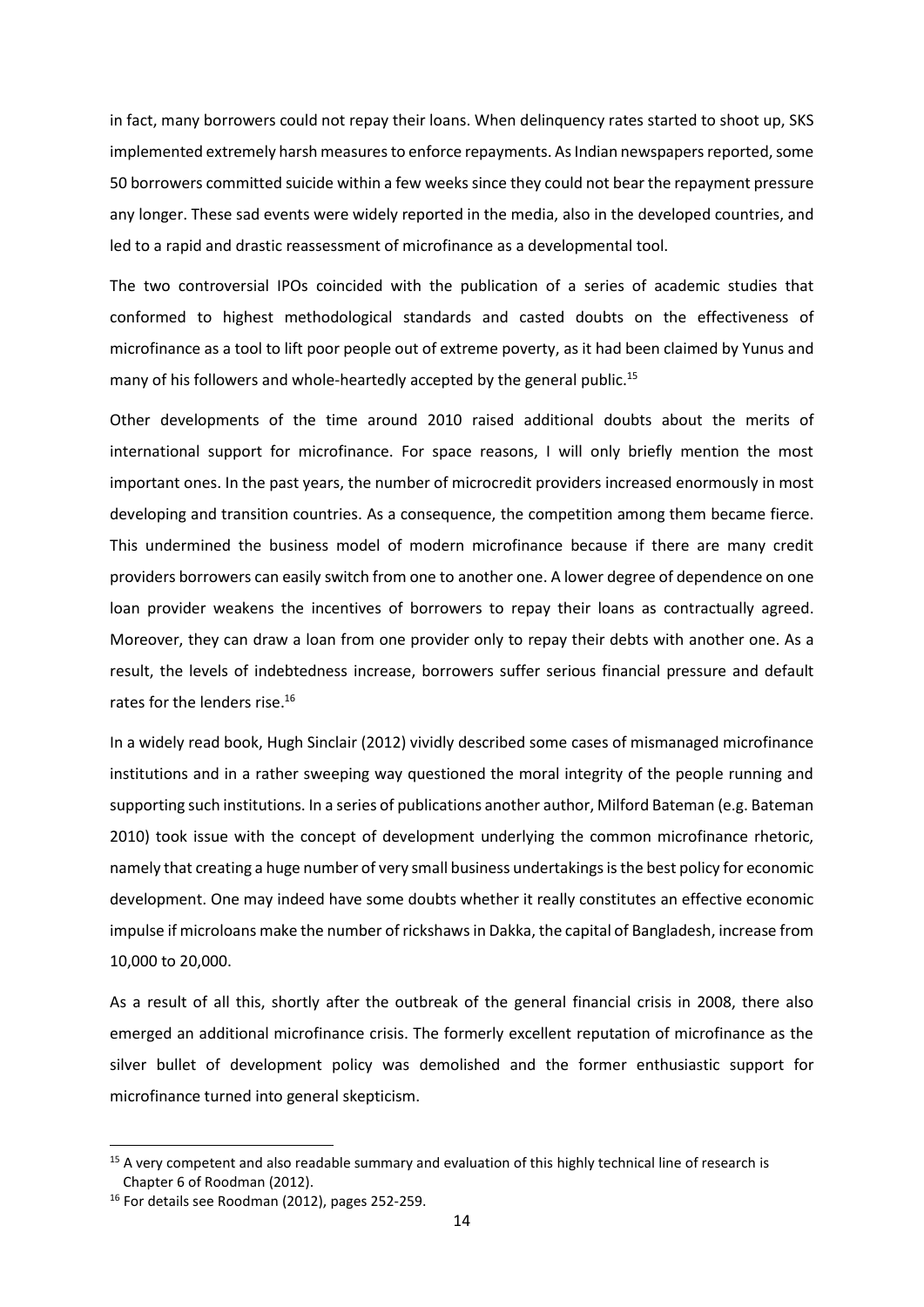## **2.5. The recent turn from microfinance to inclusive finance**

Several elements of the recent criticism of microfinance were justified. Pulling poor people out of abject poverty in a short time does indeed not seem to work. However, apart from Yunus and his most enthusiastic followers, most experts had never really made this claim. Instead of seeing the merit of microfinance in "poverty alleviation", they had for a long time argued that it is effective in providing access to formal finance to a much larger part of the general population thus making developing countries' financial systems more open and in a certain sense also more democratic. Not least for this reason, the now less appealing term microfinance started to be replaced by a new term "inclusive finance". But this is more than an exchange of labels. It also reflects the well-founded insight that socially relevant financial institutions should not only provide their services to poor people and very small businesses and their owners but rather to the entire local community including small and even some mid-sized enterprises. In other words, they should be "inclusive" financial institutions whose activity ultimately also benefits the entire population. After all, there is some truth in the old idea of "trickle-down", provided that funding does not only go to large firms or projects.

Of course, even before the microfinance crisis set in people knew that a booming industry such as microfinance after the turn of the century would attract some black sheep or even crooks. It was also more or less clear to anybody who thought about it that the merit of creating and supporting thousands of extremely small "enterprises" has at best a limited developmental impact. And of course, there is a risk of over-indebtedness and increasing default rates if too much microcredit is offered by too many institutions so that people can easily take out several loans from different lenders. Excess supply of loans rather hurts than helps poor people.

What was really new, even for experienced practitioners, were two lessons, both mainly deriving from the microfinance crisis and the cases of Compartamos and SKS mentioned above.

The first lesson learned is that multiple borrowing and over-indebtedness of borrowers are more common and much harder to avoid than had been believed before the microfinance crisis. It is indeed much more difficult to finance really poor people and really small businesses today and thereby achieve positive effects than it was at a time when there were only very few microfinance institutions operating in a country or a region. The microfinance institutions of earlier years and their staff tended to treat each other more like colleagues and refrained from stealing customers from their peers. This difficulty of genuine poverty-oriented lending is exactly why socially responsible and considerate microfinance institutions have by now also started to serve small businesses – and not only very small ones – for which a thorough credit analysis can be performed and which may have "bankable" collateral and still find it difficult to get the loans they need. Moreover, these firms are also more likely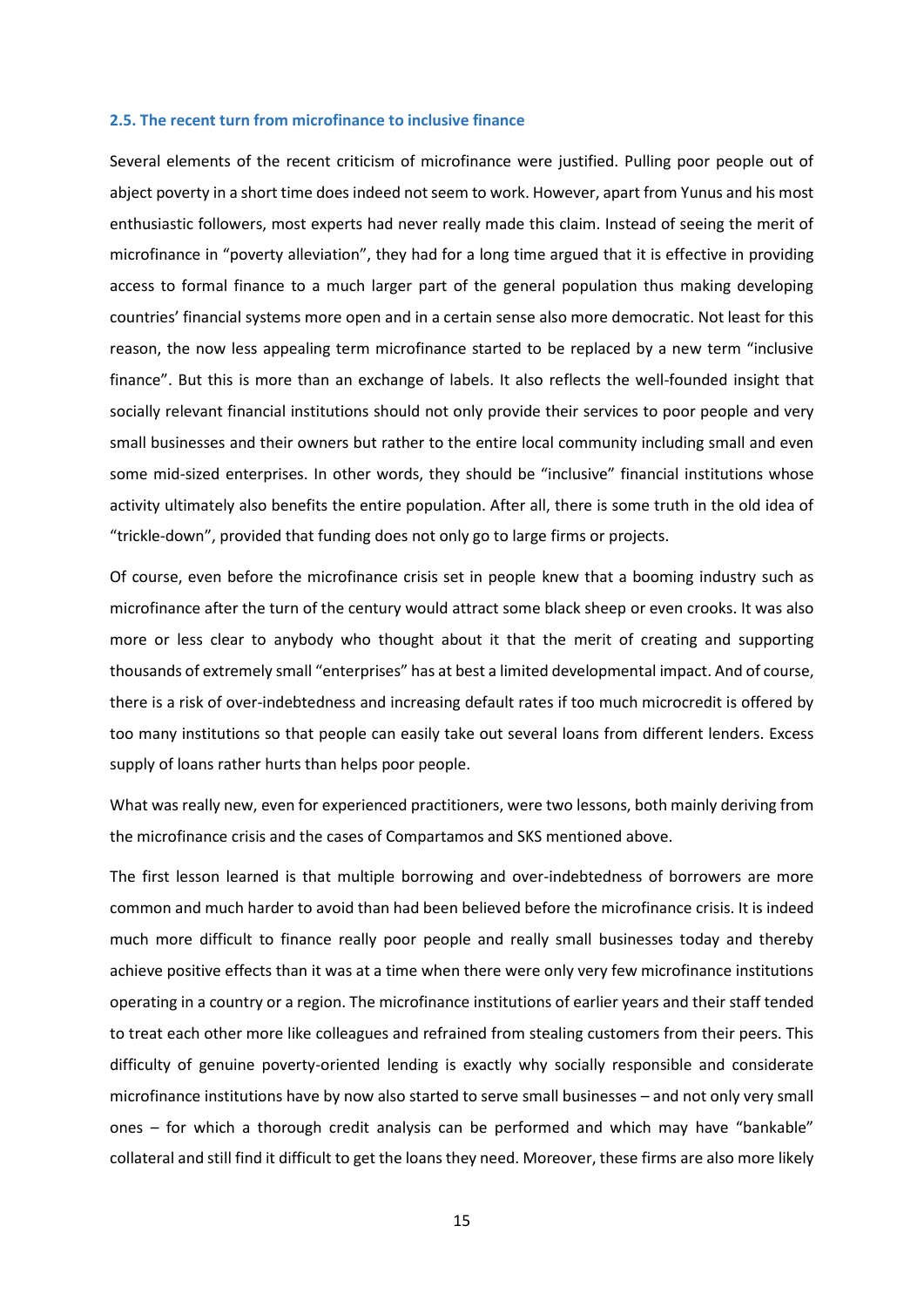to generate employment and income for others than the true micro-businesses that had been regarded as the "ideal" target group of micro-lenders.

The second lesson is that an IPO is dangerous if a majority of the shares, and thus the power to shape an institution and its policy, can be acquired by hedge funds, private equity companies or other investors who are only interested in making as much profit as possible and do not care about social and developmental effects. If those investors have the opportunity they will most likely use it and convert a microfinance or small business bank into a moneymaking machine.

By now, these lessons have been learned, and the situation has improved somewhat compared to, say, ten years ago. The idea of "inclusive finance" has been widely accepted, and even ways have been found to implement the IPO of a microfinance or small-business bank without having to fear a takeover by hedge funds and similar investors.<sup>17</sup> Taking an optimistic stance, one might even claim that the inclusive finance approach has succeeded in maintaining most of the strengths of former microfinance initiatives and overcoming some of its weaknesses. Most importantly, the general population in developing and transition countries now has better access to financial services than only a few years ago, and the financial systems of these countries have become more open and more efficient.

## **3. What can we learn from history?**

**.** 

Looking back at the history of savings and cooperative banks in Germany in the  $19<sup>th</sup>$  century and that of modern microfinance we can draw some general lessons. The most important one is that local finance for a broad segment of the population "works", that it can be implemented and that it can have strong positive effects if one takes a longer time perspective than the recent impact studies that question the ability to pull poor people out of abject poverty.

However, the general lessons from the recent microfinance crisis need also be taken into account. What do they imply for the assessment of the so-called commercial approach? Based on the answer to this question given below, one may also ask what history tells us about what the best legal and institutional form is for a microfinance institution or a bank that aspires to serve very small, small and even some mid-sized firms and to reach a large segment of the so far underserved population.

As outlined above, local banking can operate efficiently and have sound economic, social and also political effects. One important condition of success is that relevant institutions are not specialized in a dual sense, which means first offering either only deposit facilities or only loans and second

 $17$  A case for showing how this can be done successfully is the recent "technical listing" of ProCredit Holding on the Frankfurt stock exchange. A technical listing is not an IPO but has many features in common with an IPO. The main difference is that no new and no existing shares are issued to the general public. Only on-exchange trading of existing shares is made possible.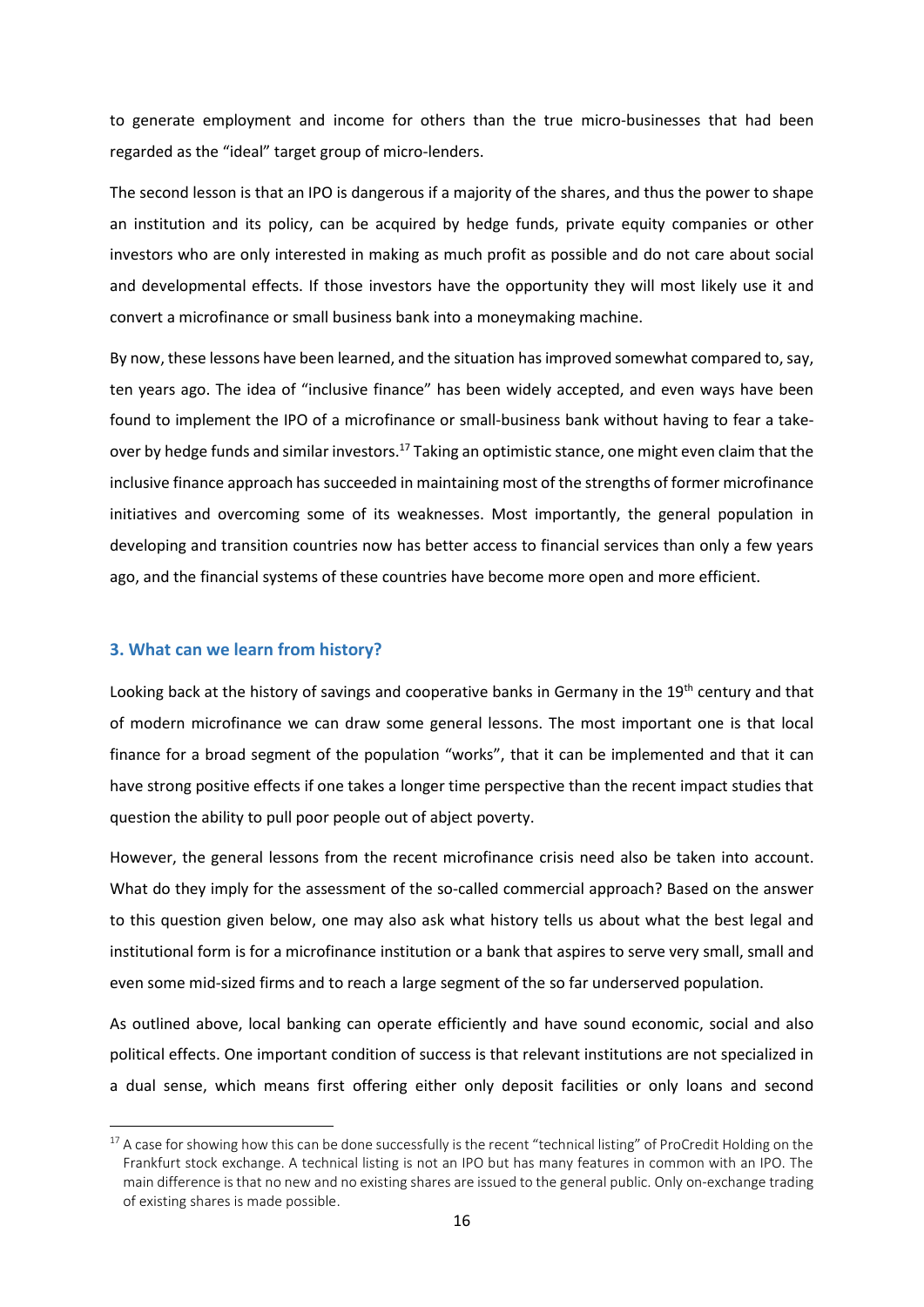exclusively addressing really poor people. Instead, they should be set up as true financial intermediaries that offer loans, take local deposits and add elementary additional financial services such as payment services to this. Moreover, they should be inclusive financial institutions that cater to a broader class of clients in order to survive and have a positive impact. Both the history of savings and cooperative banks in Germany and the history of modern microfinance clearly support these general conclusions.

But what about the merits of the commercial approach? Even though a number of microfinance institutions have gone too far in their quest for profit and may have cited the commercial approach in justifying their strategies, micro- and small-business banks must cover their costs and even make a moderate profit like any other commercial undertaking. Otherwise, they cannot survive and achieve whatever positive effects they may aspire. Thus, they must follow the commercial approach irrespective of their legal form and even if a social or developmental effect ranks high on their agenda. Because they have done this successfully for approximately 200 years, the German local and popular banks are at least in this sense a model for development-oriented financial institutions of today.

However, this is just one aspect of what we can learn from looking at the history of Germany's savings and cooperative banks and that of modern microfinance, including the microfinance crisis. It is remarkable that the popular, locally focused German banks have succeeded over decades in maintaining a certain balance between the dual objective of playing an important social and developmental role and of being able to survive and prosper as institutions. There are several explanations for their ability to maintain this balance. However, it is highly plausible that one of the reasons is their respective legal and institutional form, which implies that profit making is not their primary objective.

Does this suggest that we can also learn from German history that the legal forms of a savings bank as a public and municipally-based institution and that of a cooperative bank as an institution in which clients and owners are identical are generally suitable for development-oriented and inclusive financial institutions in developing and transition countries? Are savings and cooperative banks also positive examples in this respect?

Until merely a few years ago, this idea would have appeared almost absurd to most experts and competent observers. Prior to the microfinance crisis it was almost a dogma that the commercial approach – which is, as I said, absolutely necessary – can only be implemented in financial institutions in the legal form of a corporation governed by private law and owned partially or even exclusively by private owners. After all, it is commonly known that particularly in public banks in developing countries inefficiency, corruption and cronyism are widespread problems. Further, people who are powerful anyway in a local community tend to seize control of cooperatives in order to serve only themselves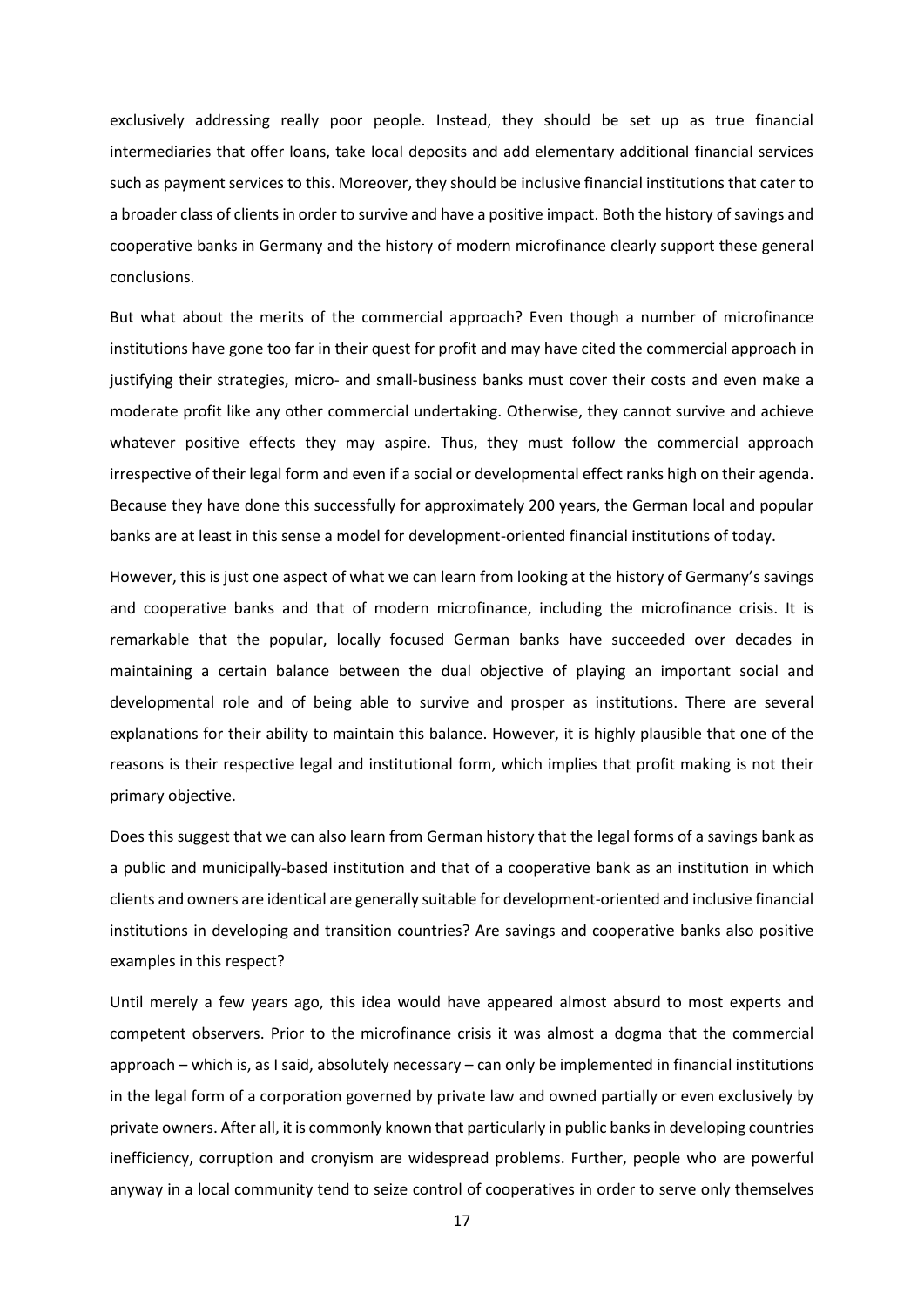and their cronies. Alternatively, to take the other extreme, there is indeed the risk that no one really cares about the common good – in this case a cooperative - and that therefore financial cooperatives are bound to fail. These assessments may be too sweeping and too skeptical, but they contain more than just a grain of truth. And even the scant historic evidence that fraud and corruption do not seem to have been widespread in the German savings and cooperative banks of the 19<sup>th</sup> century does not invalidate these concerns in respect of the developing and transition countries of today.

The microfinance crisis – combined with insights from the general financial crisis of the past years – has weakened the former, almost dogmatic views on what are appropriate and clearly inappropriate legal forms for development finance institutions. It demonstrated that also the private law and private ownership model has its drawbacks: There is always a risk that in a predominantly private institution the profit interest will gain the upper hand and drive out any social or developmental aspirations. Compartamos and SKS are the most prominent cases in which this seems to have happened, but unfortunately they are not the only ones.

An assessment as to whether the legal and institutional forms of a public, municipal bank or a cooperative bank are suitable for developing countries must always be performed on an individual, case-by case basis and it must be based on a meaningful comparison with relevant alternatives as far as legal and institutional forms, ownership structures as well as corporate governance models are concerned. Moreover, it must take into account the most important or structural risks of the different legal and institutional forms. In the case of a public bank, the structural risk is that of falling prey to inefficiency and corruption. In the case of a cooperative, it is the risk of the seizure of power by a local "elite" or the suffering from neglect by owners/members. And in the case of a private corporation with strong private owners, it is the risk of a conversion into a purely profit-driven and socially irresponsible organization.

Such an assessment must in any individual case consider the conditions of time and place including the legal and political conditions in a country as well as the individuals who would have the final say. And last but not least, it should also deliberate about the existing options and measures that can be used to counteract the relevant structural challenges. Fortunately, the history of local banking in Germany in the 19<sup>th</sup> century also holds valuable lessons with respect to the available means of protecting banks from becoming victims of their most salient institutional weaknesses. This was also a part of my message to my hosts in Beijing two years ago.

As demonstrated in this paper and more comprehensively in our book "From Microfinance to Inclusive Banking: Why Local Banking Works" with my coauthors Hans-Dieter Seibel and Paul Thomes, looking back at the history of microfinance from an earlier century as well as that of modern microfinance can

18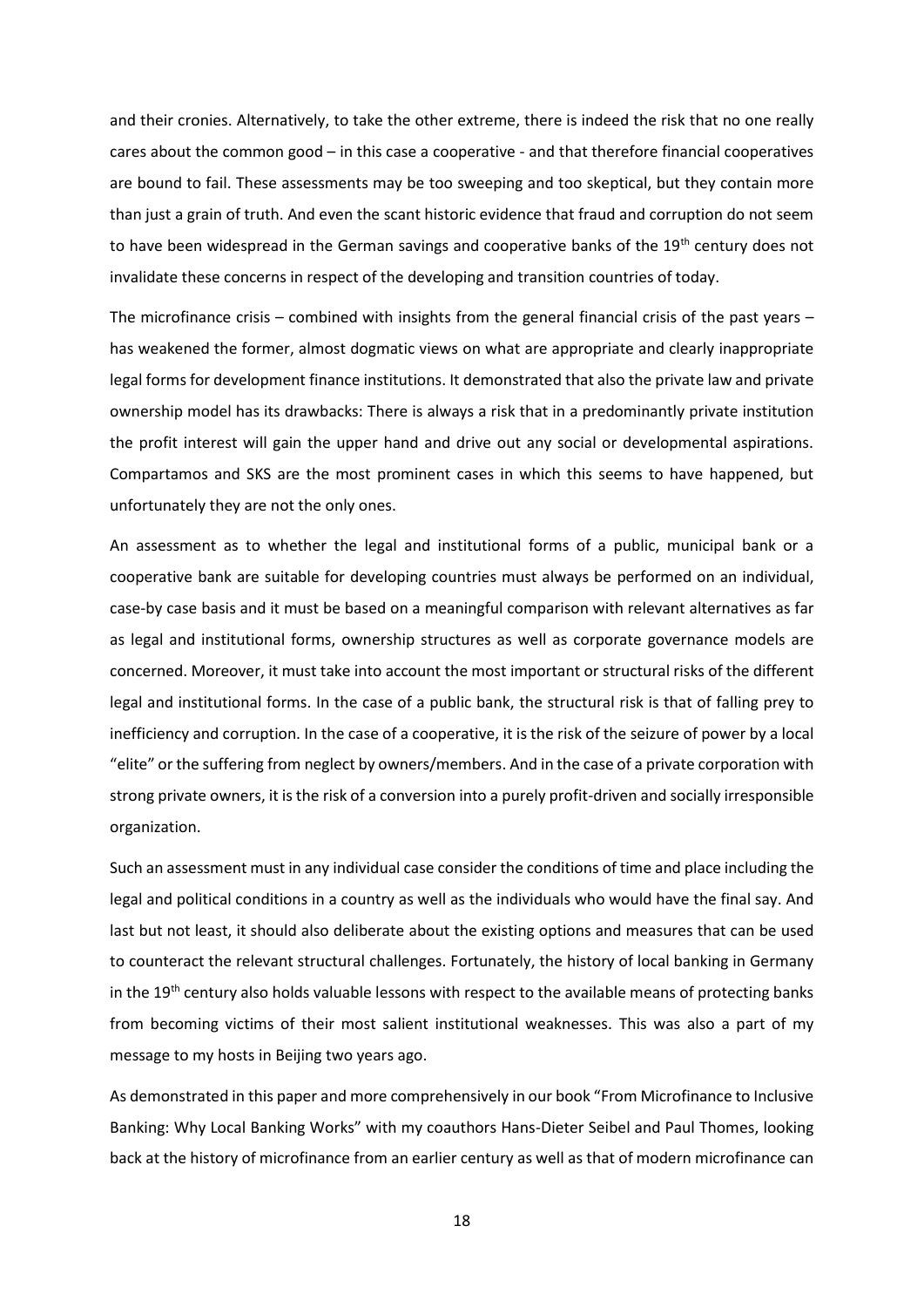be valuable for present and future models of microfinance business. It is instructive and can inspire and to some extent even guide current policy.